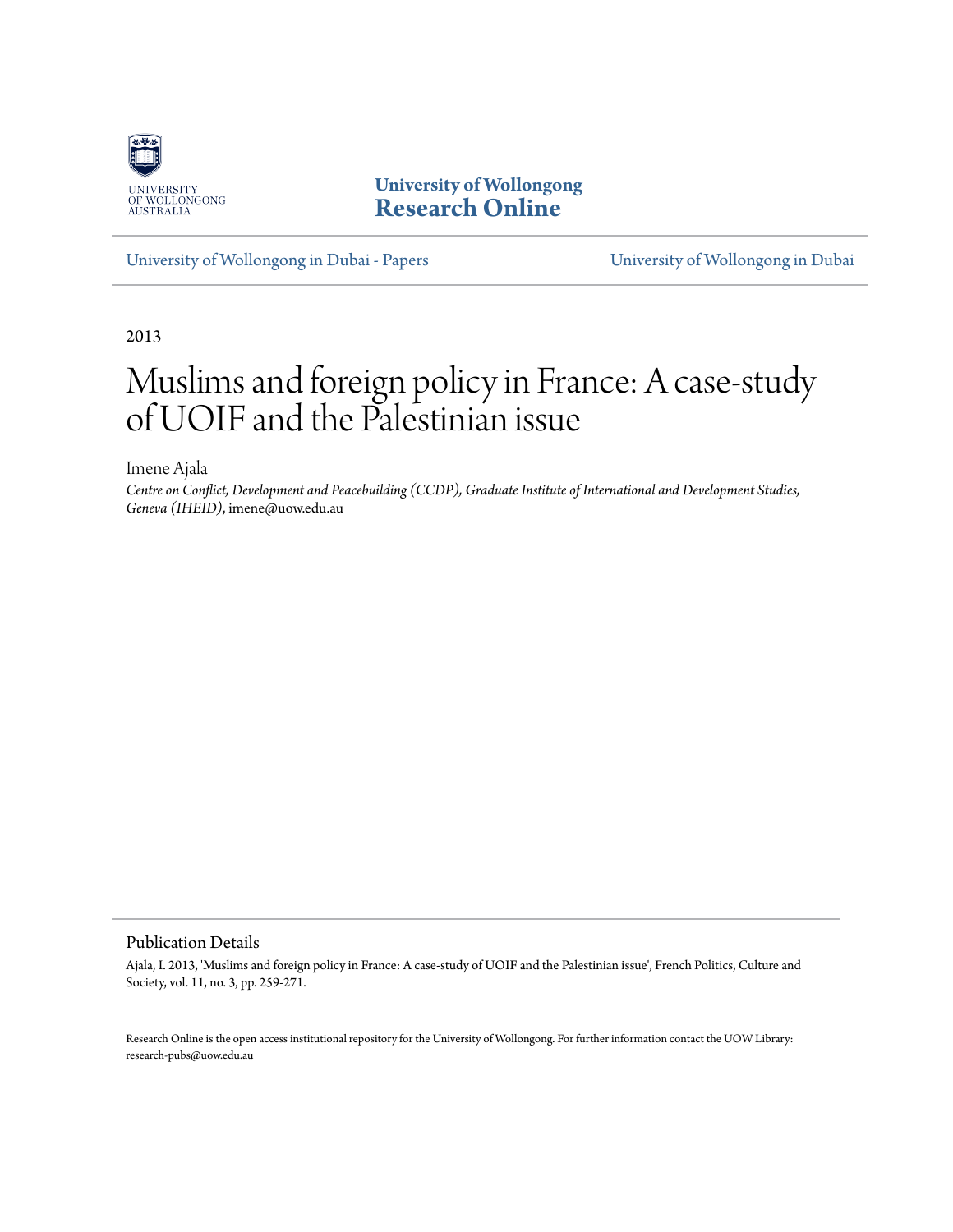## **Muslims and Foreign Policy in France: a Case-study of UOIF and the Palestinian issue**

AJALA Imène, PhD

#### **Abstract (119 words):**

European Muslim communities' views on foreign policy constitute a growing topic of research. This paper presents a case study of the status of the Palestinian issue in France and focuses on one particular actor, namely the UOIF (Union of Islamic Organizations of France). The content analysis of several documents and press releases issued by the UOIF aims at characterizing how the UOIF frames the conflict and mobilizes on the issue. Then, the analysis replaces a range of actors, including the UOIF, in the context of the Israeli operation in Gaza which took place between December 27, 2008 and January 17, 2009. The examination of press archives is meant to characterize different actors' behaviors, narratives and reactions to the crisis.

**Keywords:** France, Muslims, Jews, Palestine, mobilization,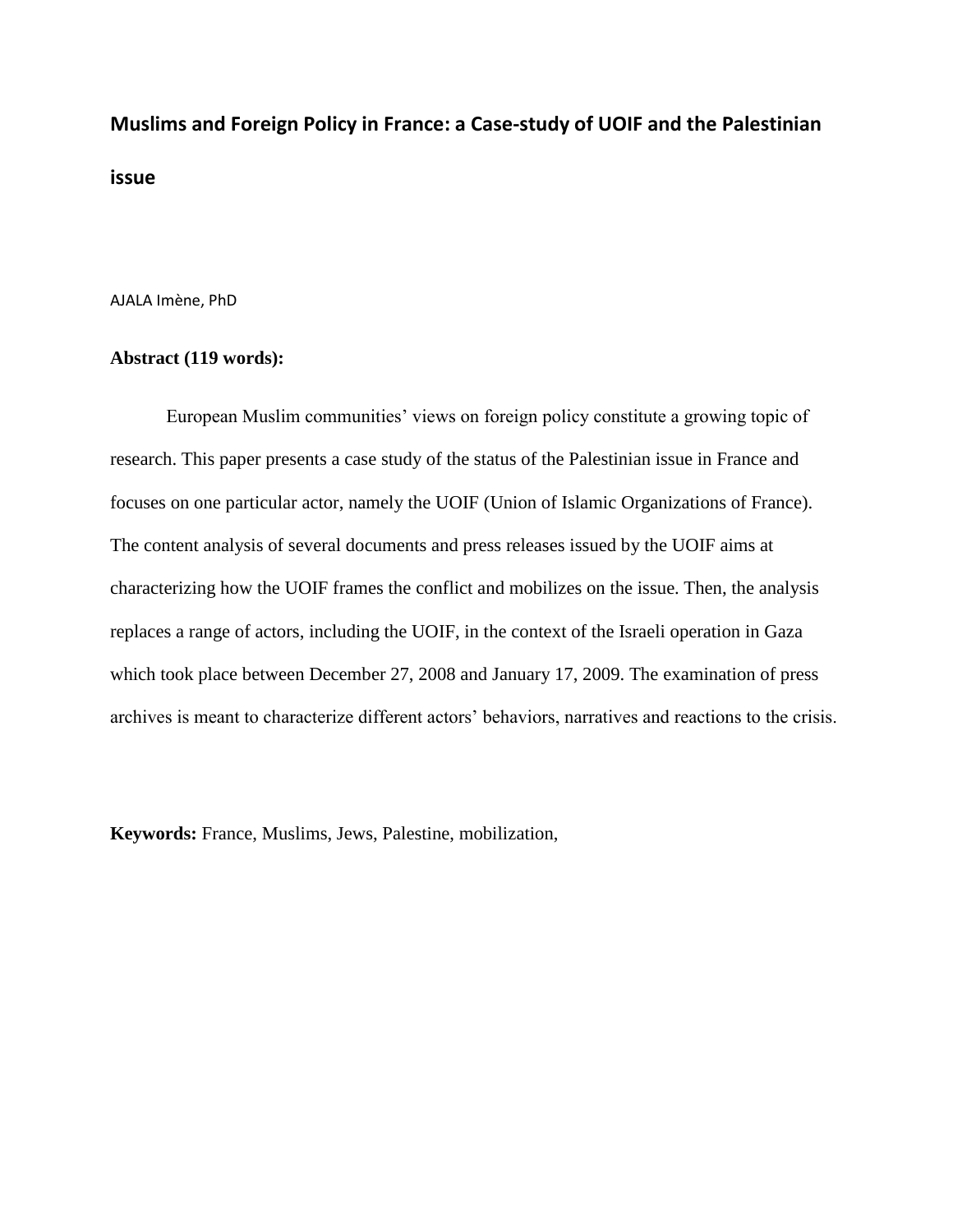France is home to the largest Muslim community in Europe. Muslims do not constitute a homogenous group but are characterized by various forms of belonging to Islam, from rigorous religious practice to cultural affiliation (Frégosi 2008), that's why the title of this article refers to Muslim communities. When it comes to foreign policy issues, the symbolic allegiance and feeling of belonging to the Arab world feed sensitivity to the Palestinian question (Cesari 1991). Given these conditions, talks about the 'importation of the Israeli-Palestinian conflict' are recurrent in the public sphere. Expressions such as 'intifada des banlieues' and 'importation du conflit israélo-palestinien' evoke the opposition of Muslim and Jewish communities as a result of the conflict and anti-Semitic incidents because of Israel's policy (Hecker 2007).

The French political opportunity structure rejects ethnic group politics. In a centralized framework which is unfavorable to the expression of specific interests, it is even more difficult to mobilize. If foreign policy is not a prior concern for French voters, including Muslim French voters (Laurence & Vaïsse 2006, 218: IFOP 2006), the Palestinian issue seems to constitute an exception, at least for a part of French voters with a Muslim background. Muslims' foreign policy views are generally close to the general population, except precisely on the Palestinian issue (Laurence & Vaïsse 2006) which crystallizes activism.

After a theoretical framing of the relation between ethnic groups and foreign policy and after situating the Palestinian question in the French context, this paper chooses to focus on one particular Muslim organization, namely the UOIF (Union of Islamic Organizations of France), which is notorious for its grassroots activism and where solidarity with the Palestinians is heavily displayed. Empirical evidence is gathered through the content analysis of several documents and press releases issued by the UOIF. The investigation of such data aims at characterizing how the UOIF frames the conflict and its mobilization on the issue. Polls and surveys, which are usually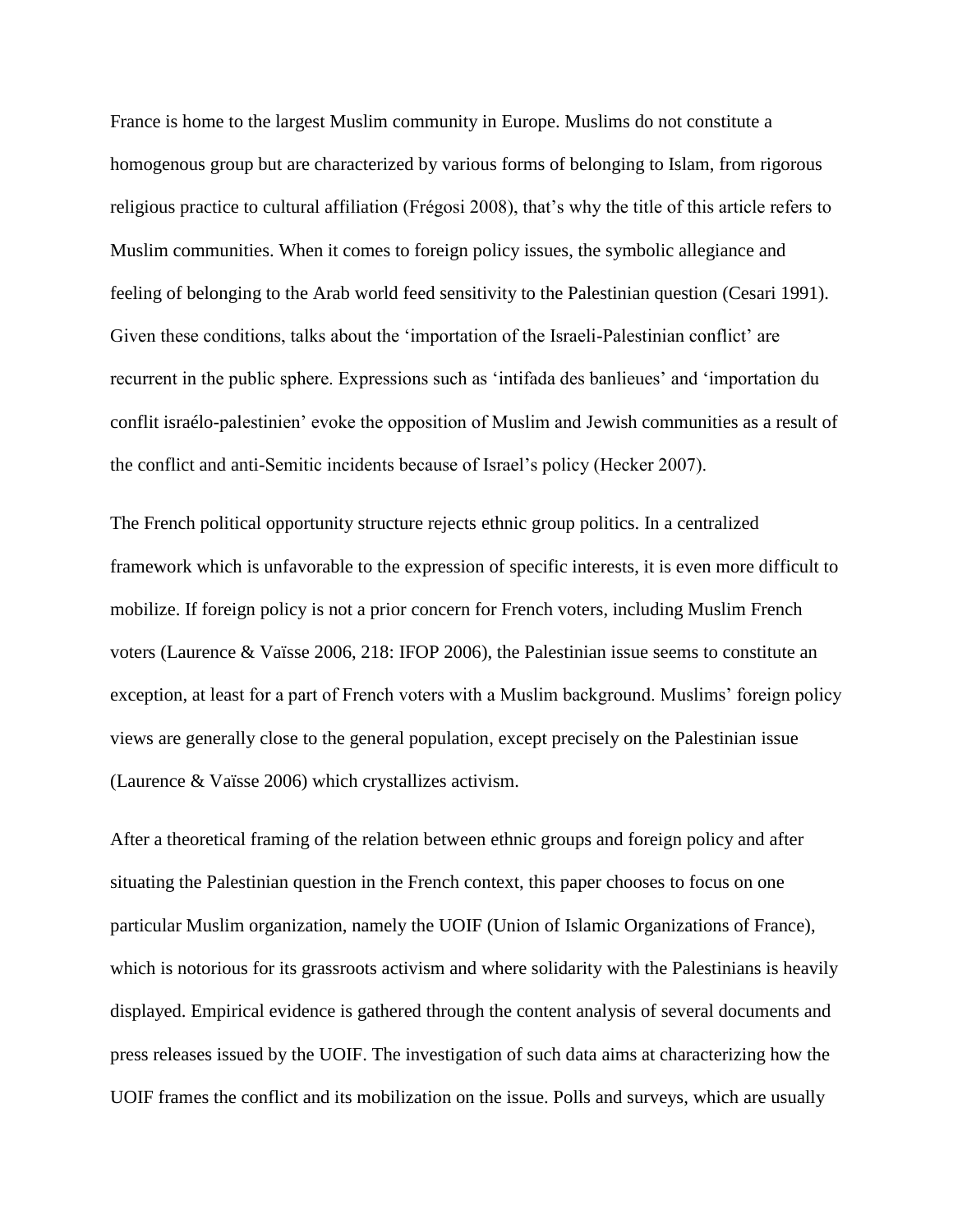also reported in the press constituted another source of data to try to understand French Muslims as a group of individuals. In parallel, as we also need to consider the institutional aspect, some documents of the UOIF were consulted on the UOIF website<sup>1</sup>. The following categories were browsed on the website in their integrality in November and December 2009: Institution, Principles, Objectives, Authorities, UOIF Letters, Le Bourget Meetings, Recent Events, News in France, Activities, Europe, Press Reviews, UOIF Statements, Other statements<sup>2</sup>.

Then, the analysis replaces a range of actors, including the UOIF, in the context of the Israeli operation in Gaza which took place between December 27, 2008 and January 17, 2009. Theexamination of press archives is meant to characterize different actors' behaviors, narratives and reactions to the crisis to ultimately foster at least in part, a better understanding of the "specificity of French passions" (Wieviorka 2005) surrounding the Middle East conflict. A search was conducted in the newspaper *Le Monde* for a timeline going from January 1<sup>st</sup>, 1988 to November 2009 with the keyword "Musulmans de France" to ensure the maximum of coverage. The media is a useful source to collect the views and feelings of different actors: in the French case, this is all the more a valuable source given the rejection of any official recognition of ethnic groups.

How does UOIF frame the Palestinian issue? How is does it conceive and carry out mobilization? What are UOIF's incentives for such mobilization?

#### **Ethnic groups and foreign policy**

When we talk about 'ethnic groups and foreign policy', it is usually and implicitly inferred that we actually mean 'ethnic groups and foreign policy *in the United States*': there is a wide range of literature dedicated to this question, from general studies about this relationship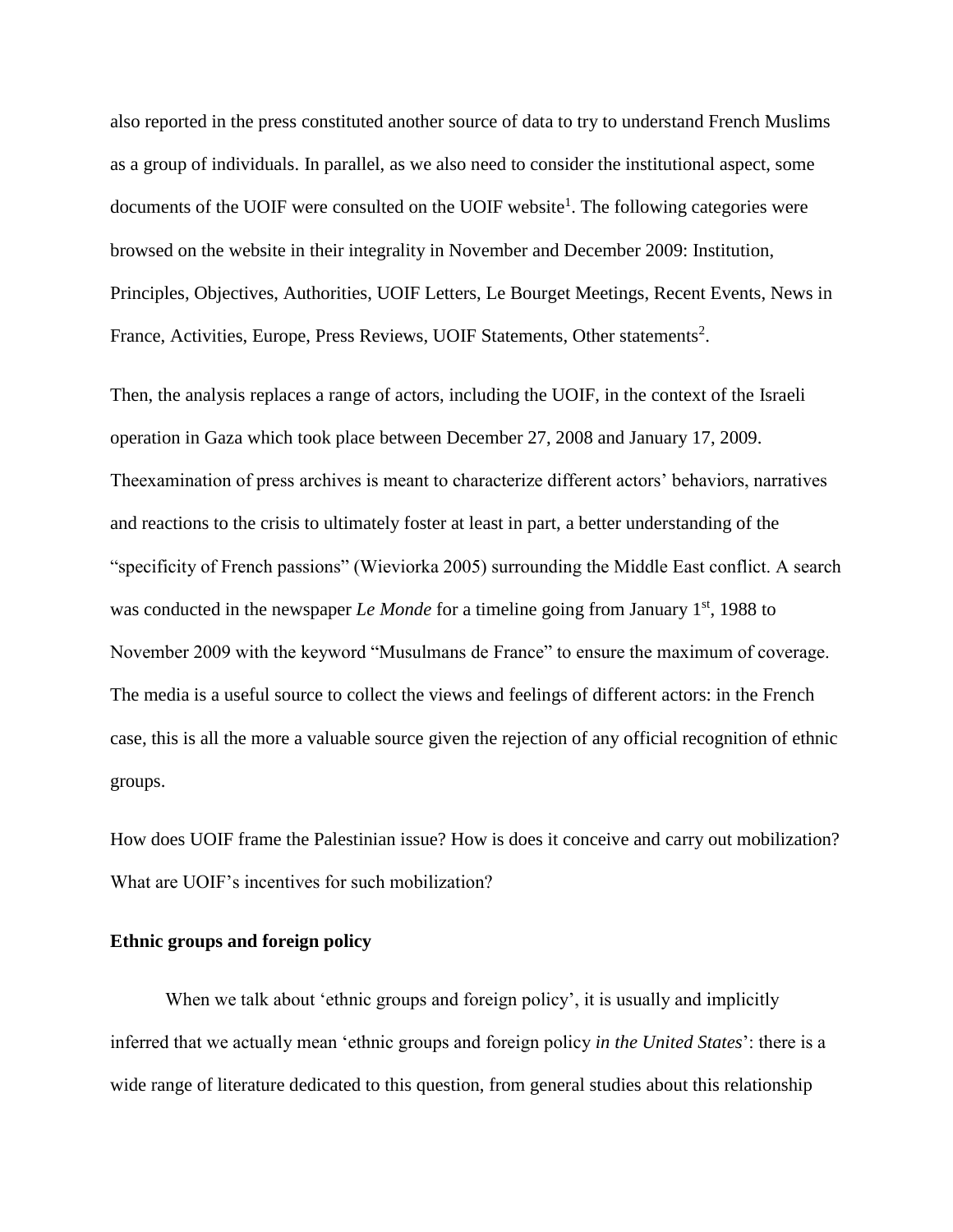(Ahrari 1987; Deconde 1994; Shain 1999: Smith 2000: Ambrosio 2002) to specific case studies (Croucher 1996: Haney & Vanderbush 1999: Walt & Mearsheimer 2006). Some observers have a negative view of ethnic lobbying seen as jeopardizing the national interests (Huntington 1997) while others consider ethnic groups as potential agents for the promotion of democratic values in their countries of origin, which can benefit the United States (Shain 1999).

If there is a rich literature on ethnic groups and foreign policy in the United States, this is not the case in Europe (Aggestam & Hill 2008). The expression itself of "ethnic lobbying" –not necessarily in foreign policy, but in a general sense- is difficult to find in studies dealing with European contexts. European governments do not deal with the same domestic pressures as in the United States (Nielsen 2003). Césari points to the difference between the United States and Europe, and within Europe itself, concerning the creation of pressure groups by recognizing that "the phenomenon exists but is not articulated and elaborated as a lobby activity," conceding that things may change. Still the phenomenon is less obvious in Europe than in the United Stated (Césari 2003).

Having established that, the assumption of the absence of ethnic lobbying in the American understanding should not prevent an analysis of Muslim communities' attitudes on foreign policy in a European context. According to the United States National Intelligence Council, "on-going societal and political tension over integration of Muslims is likely to make European policymakers increasingly sensitive to the potential domestic repercussions of any foreign policies for the Middle East, including aligning with the U.S. on policies seen as pro-Israeli" (USNIC 2008, 25). There is a strong incentive for research on foreign policy opinions of Muslims in the West as multiculturalism is more and more considered an issue of high politics (Aggestam & Hill 2008, 106). Silvestri even talks about "almost an obsession with 'Muslim attitudes' to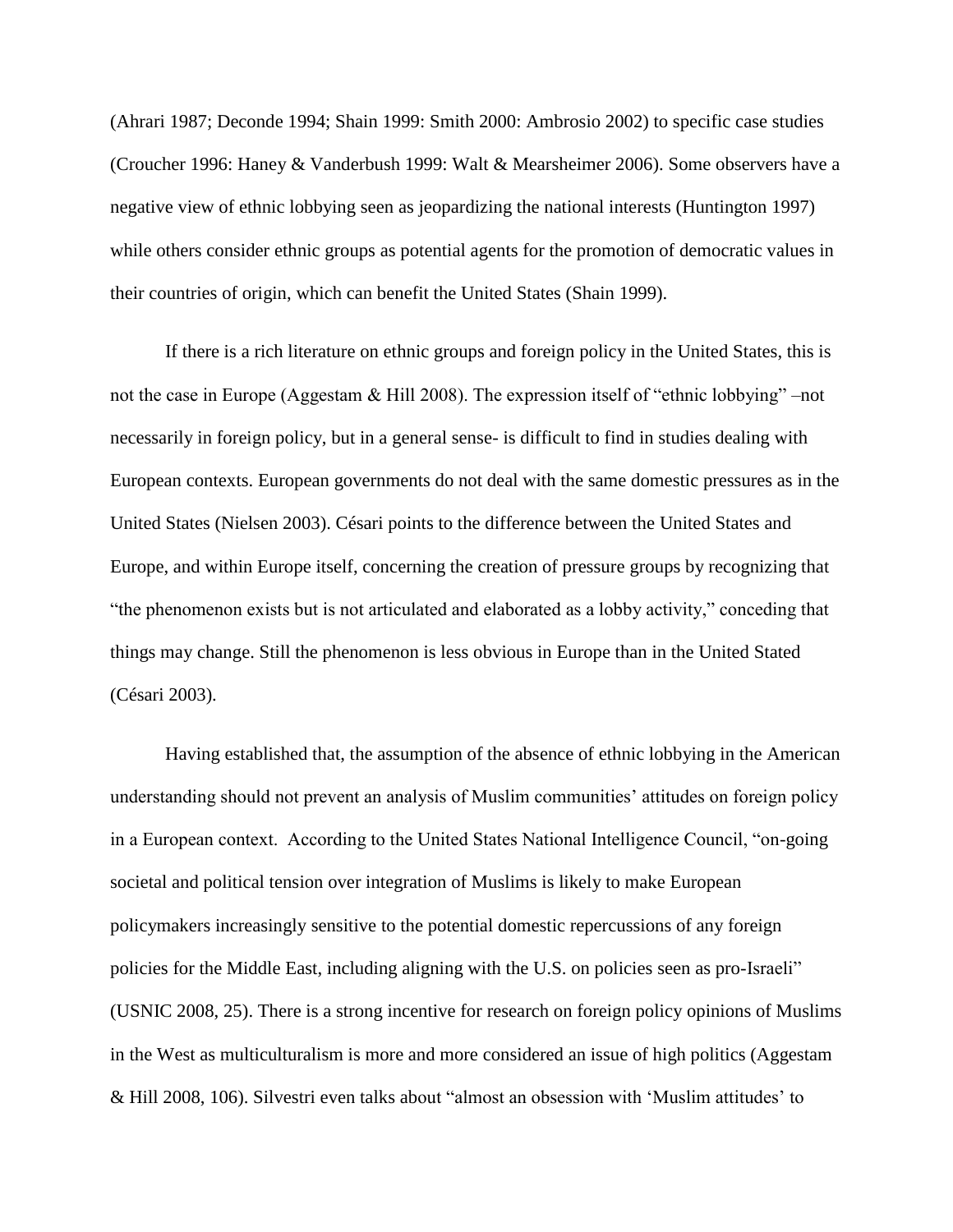British and American foreign policy" (Silvestri 2007a, 179). This is because on foreign policy issues, European Muslims tend to share the views of Muslims in Muslim countries (The Pew Global Attitudes Project 2006a, 4). In 2006, European Muslims were less favourable to the United States and the War on Terror than the general European population was (The Pew Global Attitudes Project 2006a, 4). European Muslims are much more likely to side with Palestinians than with Israelis, and in 2006, they had a favorable view of Hamas electoral victory (The Pew Global Attitudes Project 2006a, 4). In 2006, French Muslims were more divided than other Muslims on this issue: 44% said it was good for Palestinians while 46% thought it was bad for them (Allen 2006). This analysis precisely takes the Palestinian issue as a case study in the French context.

#### **The Palestinian question in the French context**

Even before the arrival of Muslim immigrants in the seventies, France already had its "Arab policy". This policy had been relatively stable since 1967 whereas at that time, the Muslim presence in France was very small (Laurence & Vaïsse 2006, 216). Until the end of the Algerian war, France was Israel's ally. After the Accords d'Evian, the 1967 war marked a shift, and France began selling weapons to Arab countries. Since that time, French foreign policy is considered to be pro-Arab, a policy originally conceived as a Gaullist one.

Positive opinions about Israel had been the rule in the sixties except for the Communist Party, which was aligned with the Soviet Communist Party. The first shift came from non-leftist intellectuals at the time of the Lebanon war in 1982 (Wieviorka 2005, 196: Vidal 2005, 176). Then, the Intifada profoundly changed the perception of the conflict. Wieviorka notes that the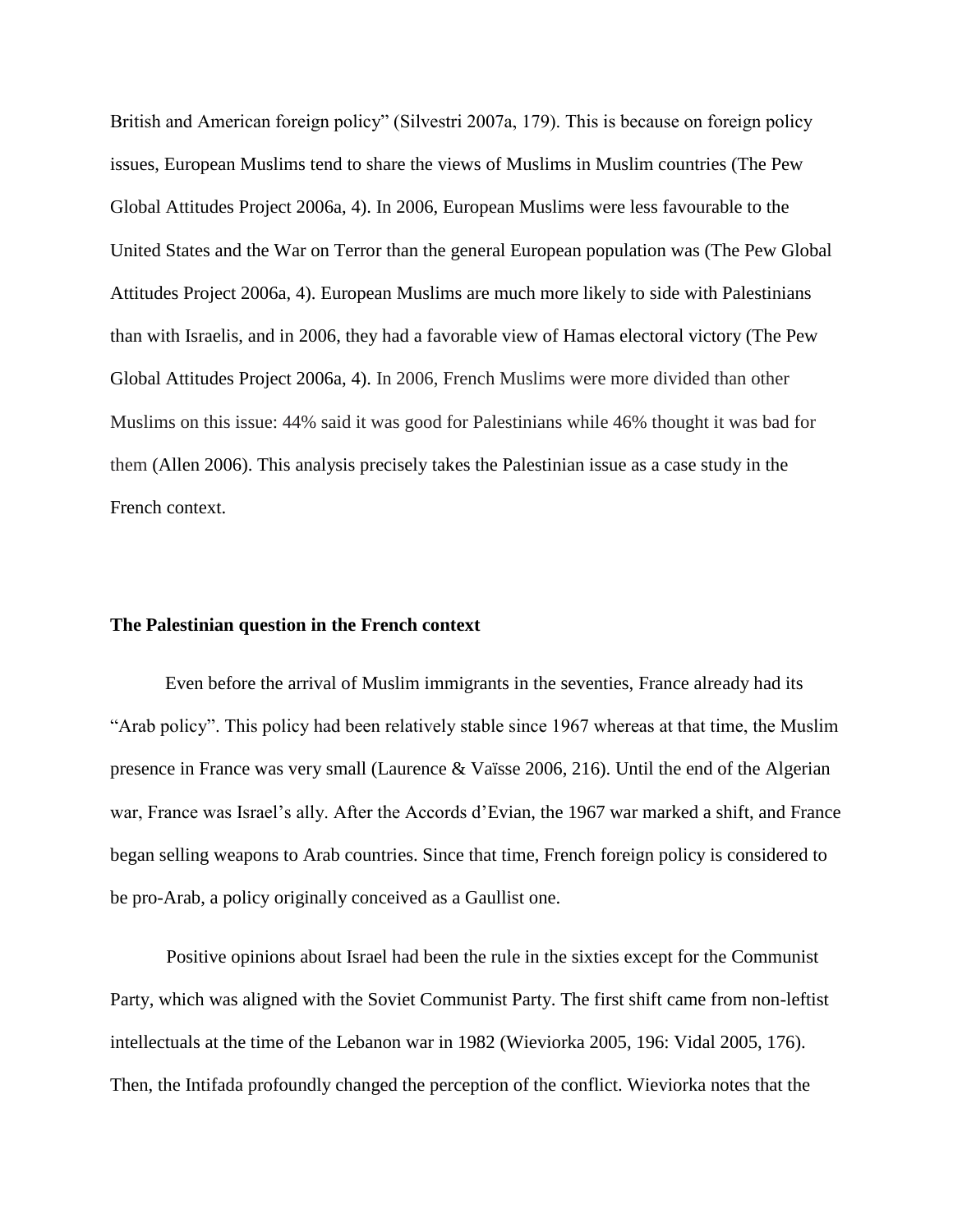sympathy for the Palestinians could only be reinforced as the contestation, which until then had mostly been external and conveyed through terrorism was now coming from abated young people (Wieviorka 2005, 196). The second wave of sympathy came from Muslims who, given their lack of socio-economic integration and the strong discrimination issues, could identify with Palestinians (Wieviorka 2005, 197). The radicalization of these two movements was taking place while the Jewish leadership in France showed more and more support to the Israeli government (Wieviorka 2005, 197).

A poll taken just before the sixtieth anniversary of the foundation of Israel reveals balanced expectations regarding French policy on the Palestinian issue (IFOP 2008). 72% of the sample believes that French and Israeli relations are good though the share is higher on the Right (81% of the UMP partisans) than on the Left (66% of the Socialist party partisans) (IFOP 2008, 4). Preoccupation with and attention to the conflict have decreased: 63% think that the situation in the Middle East represents no or very little threat of world war. 85% consider that the French interest resides in relations with Arab countries as much as in relations with Israel (IFOP 2008, 4). 64% claim their sympathy goes to neither of the parties. Until the seventies, Israel attracted more sympathy than Arab countries whereas now, 14% of the interviewees give their sympathy only to Israel and 19% only to Palestine (IFOP 2008, 5). The most widespread reaction to the Middle East conflict is indifference (Hecker 2007, 17).

The picture is different concerning Muslims. Muslims' sympathy goes in majority to Palestine (78%) (Allen 2006). Only 8% say their sympathy goes to both parties while 7% says their sympathy goes to none (Allen 2006). 6% say their sympathy goes to Israel (Allen 2006). However, Brouard and Tiberj highlight the relative character of the opposition to Israel: if 30% of the French people with an immigrant background reckon that Israel bears the greatest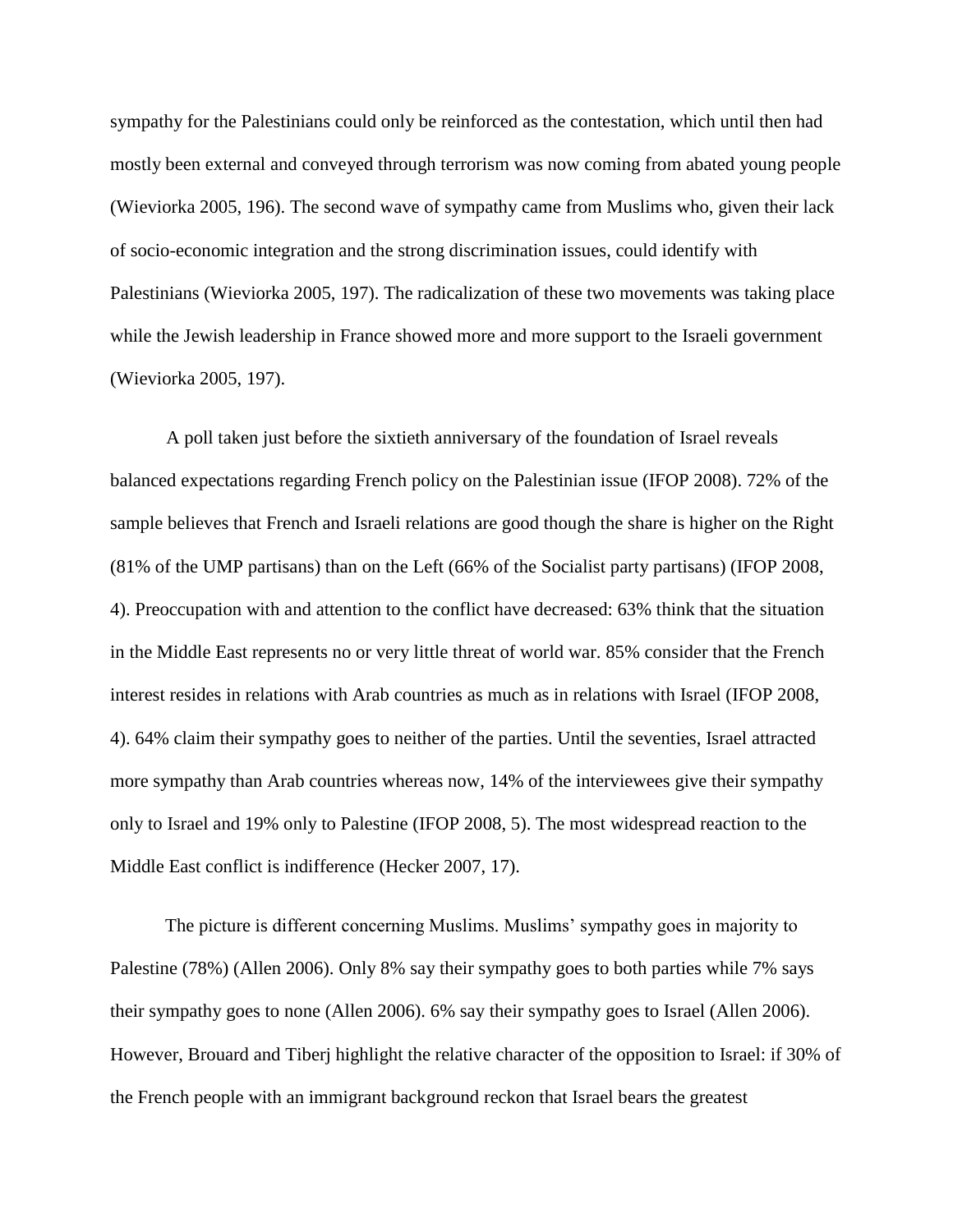responsibility in the conflict (13% of the French overall population), 65% consider both parties are equally responsible for it, which is close to the 75% of the French overall population also condemning both parties (Brouard & Tiberj 2006a, 105).

As a conclusion, even though the Palestinian question is the only issue which can be considered as an issue of interest to French Muslims, some evidence seems to indicate that the indifference or the neutrality characterizing French public opinion might be extended to at least a part of French Muslims. However, if foreign policy is a relatively minor issue for French voters, including French Muslims, it can still play a role in electoral choices for the most politicized, especially for students and youth, a core component of UOIF (Vaïsse 2007b).

#### **Mobilization on Palestine: the case of UOIF**

The Union of Islamic Organisations in France (UOIF) is a strong grassroots force which was founded in 1983 and gained visibility in 1989 with the Salman Rushdie affair and first cases related to the headscarf. It comprises 250 civil associations, controls 13.5 % of prayer spaces (Laurence & Vaïsse 2006, 105) and is theologically situated in the movement of the Muslim Brotherhood. The organisation is mostly financed by foreign donors. Its relative success comes from efficient networking at the grassroots level on the one hand and its efficient insertion in transnational networks on the other hand (Zehgal 2005, 5): it is also the French branch of the Federation of Islamic Organisations in Europe. It is known for its annual gathering in Le Bourget. UOIF strongly involves younger generations and has relations with different youth organisations such as JMF (Young Muslims in France) and EMF (Muslim Students in France). It was also one of the three big federations (along with the Great Mosque of Paris and the National Federation of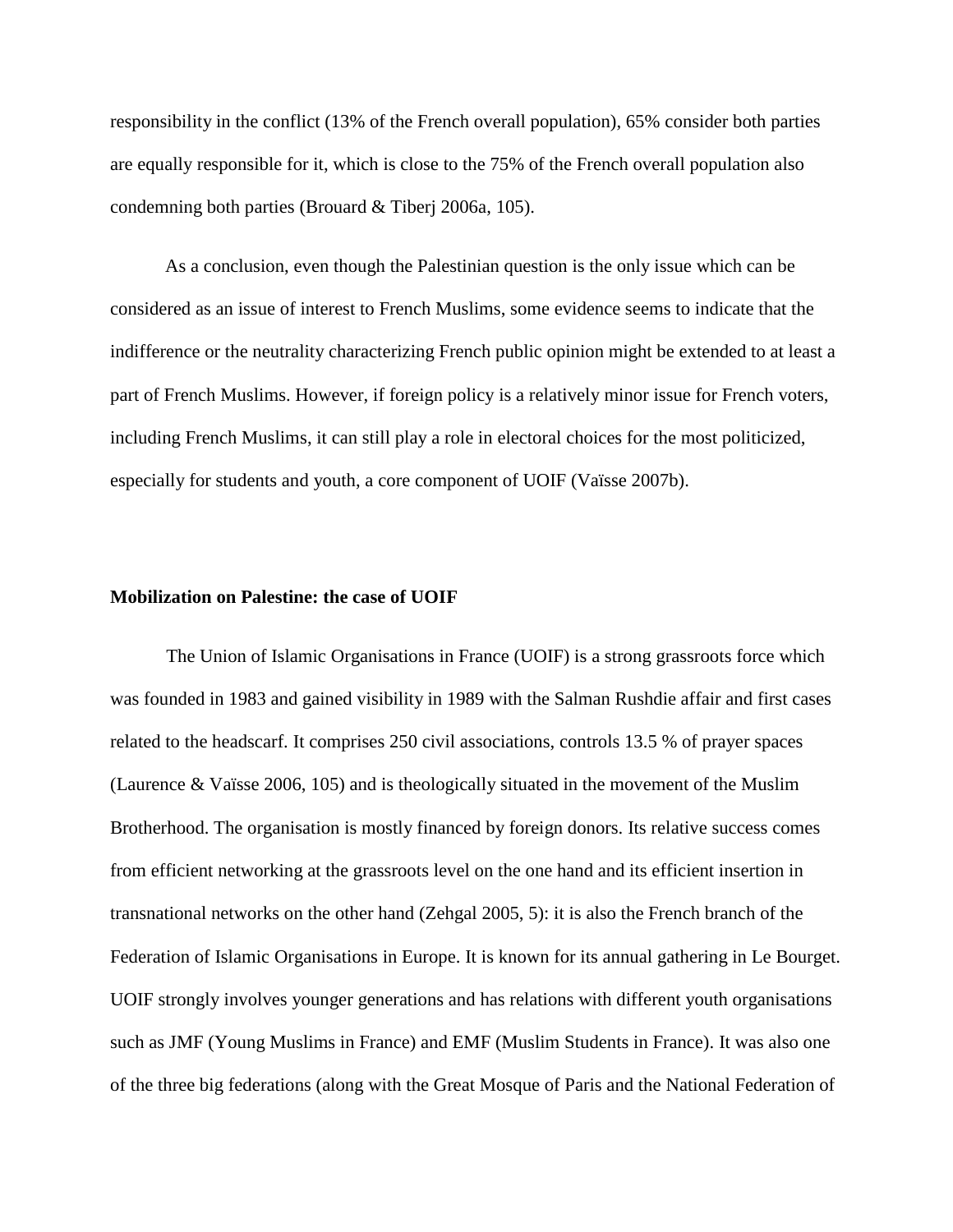Muslims in France) which signed an agreement in 2002 on the composition of the French Council of the Muslim Cult created in 2003 (Zehgal 2005, 9).

If the general influence of Islamic political organizations over Muslim populations is limited (Laurence & Vaïsse 2006), UOIF still mobilizes though its influence is restricted to 'communitarian' events. However, it is also affected by a crisis of militancy which can be explained by a social division: there are tensions between institutionalization and militants' aspirations, as proven by the UOIF leadership refusal to show public opposition to the 2004 law ban of headscarves in school. In this context, the Palestinian issue acts as a consensual and cementing issue perpetrating UOIF's influence in the struggle for representation. Consequently, this mobilization also contributes in reducing divisions related to domestic religious issues with regard to the visibility of Islam in France.

There is indeed intense activism around this issue. All of the UOIF statements concern the Palestinian issue whether it is for the commemoration of past events(UOIF 2009w) or for reporting the evolution of the conflict (UOIF 2009L). In a press release, the UOIF called for all "Muslims in France to participate in demonstrations and campaigns in favor of the Palestinians, to pray for Palestinians and for *Imams* to devote their sermons to the issue" (UOIF 2008g). The organization asked the French authorities, the EU and the international community to take sanctions against Israel and stop the Gaza blockade (UOIF 2008g). Demonstrations are regularly reported, especially against the blockade in January 2008 (UOIF 2008a), and at the time of the Israeli operations in the Gaza strip in January 2009 (UOIF 2009p). The Palestinian issue was indeed at the core of the Annual General Assembly at Le Bourget in 2009. The organization called for a continuation of mobilization "to better inform opinion about the dramatic situation of the Palestinian people" (UOIF 2008d). The UOIF has explicitly labeled Israeli operations in the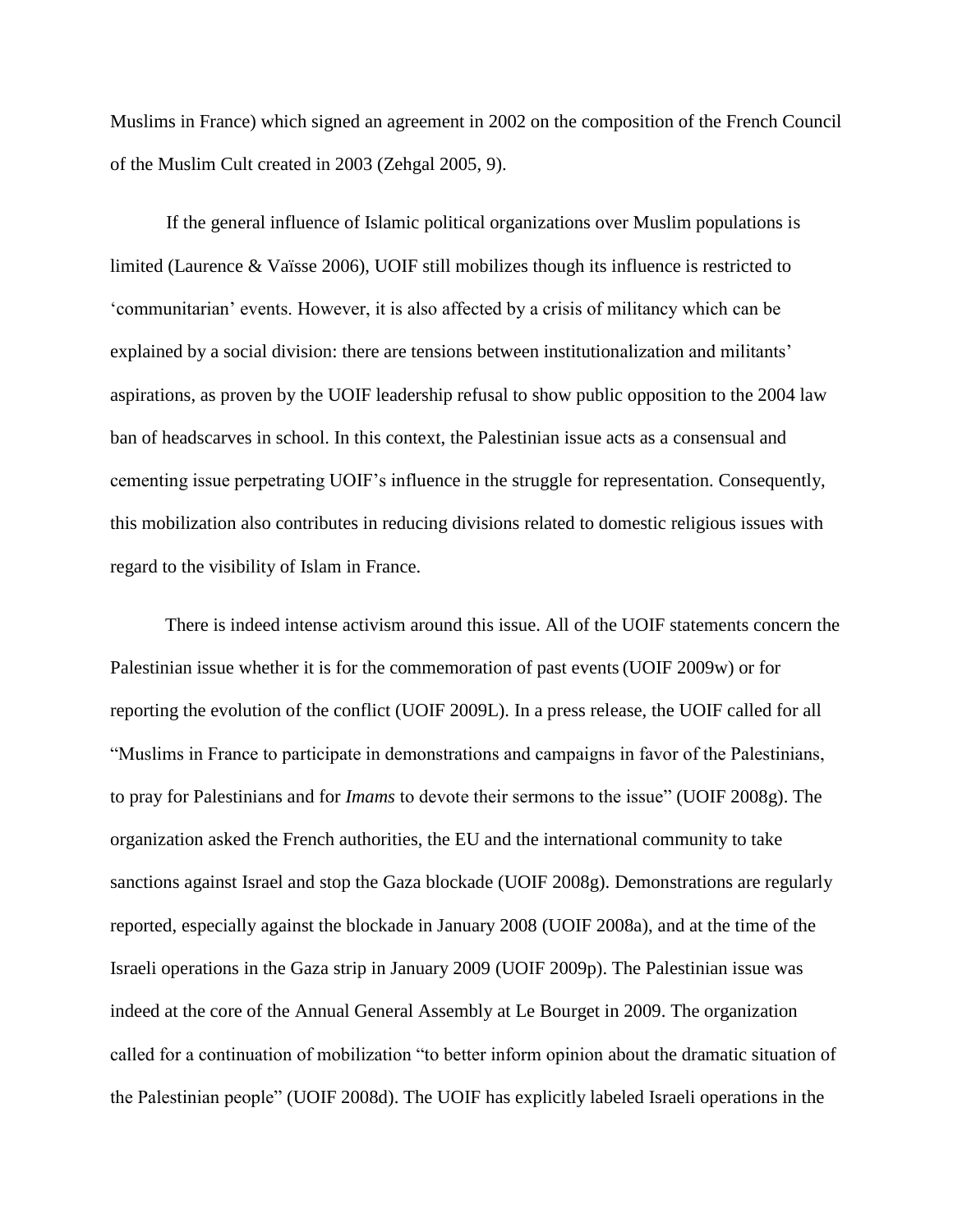Gaza strip in January 2009 as 'genocide' (UOIF 2009o), 'Shoah' (UOIF 2008e), and 'crime against humanity' (UOIF 2008h) and has often condemned violence (UOIF 2008c). Arguments made in favor of Palestinians also often invoke international law (UOIF undated 1; UOIF undated2).

The organization also seeks a Europeanization of the issue. The situation in Gaza for example brought about an extraordinary session of the UOIF Administration Council where it noted the participation of the UOIF President, Lhaj Thami Breze to a European delegation led by the FIOE President, Chakib Makhlouf to Rafah. The delegation included the European Council for Fatwa and Research as well as the European Gathering of Imams and was meant to give European Muslims' moral support to the Gazaouis and to sustain a humanitarian mission (UOIF 2009r).

A statement released by the FIOE, published on the UOIF website, condemned Israeli operations seen as "a war crime". The statement was calling for the EU to mobilize to stop the blockade and was asking for the Muslim and Arab world to adopt "a dignified position". It was also asking for Muslims in Europe to support the Palestinian people through prayers, to organize "popular and media mobilizations associating Muslims and non-Muslims" and to initiate humanitarian mobilization (UOIF 2008f). Other institutions' statements condemning the offensive on Gaza and calling for various forms of mobilization were also included: a statement of different regional councils of the CFCM and Muslim associations (CRCM of La Réunion and la Saint-Denis, the Calvados Cultural and Islamic Association, Le Havre Muslims association, EMF (Muslims Students of France), France-Comté Islamic Cultural Center) (UOIF 2009k). The UOIF also invited imams to raise awareness about the issue (Le Bars 2009a).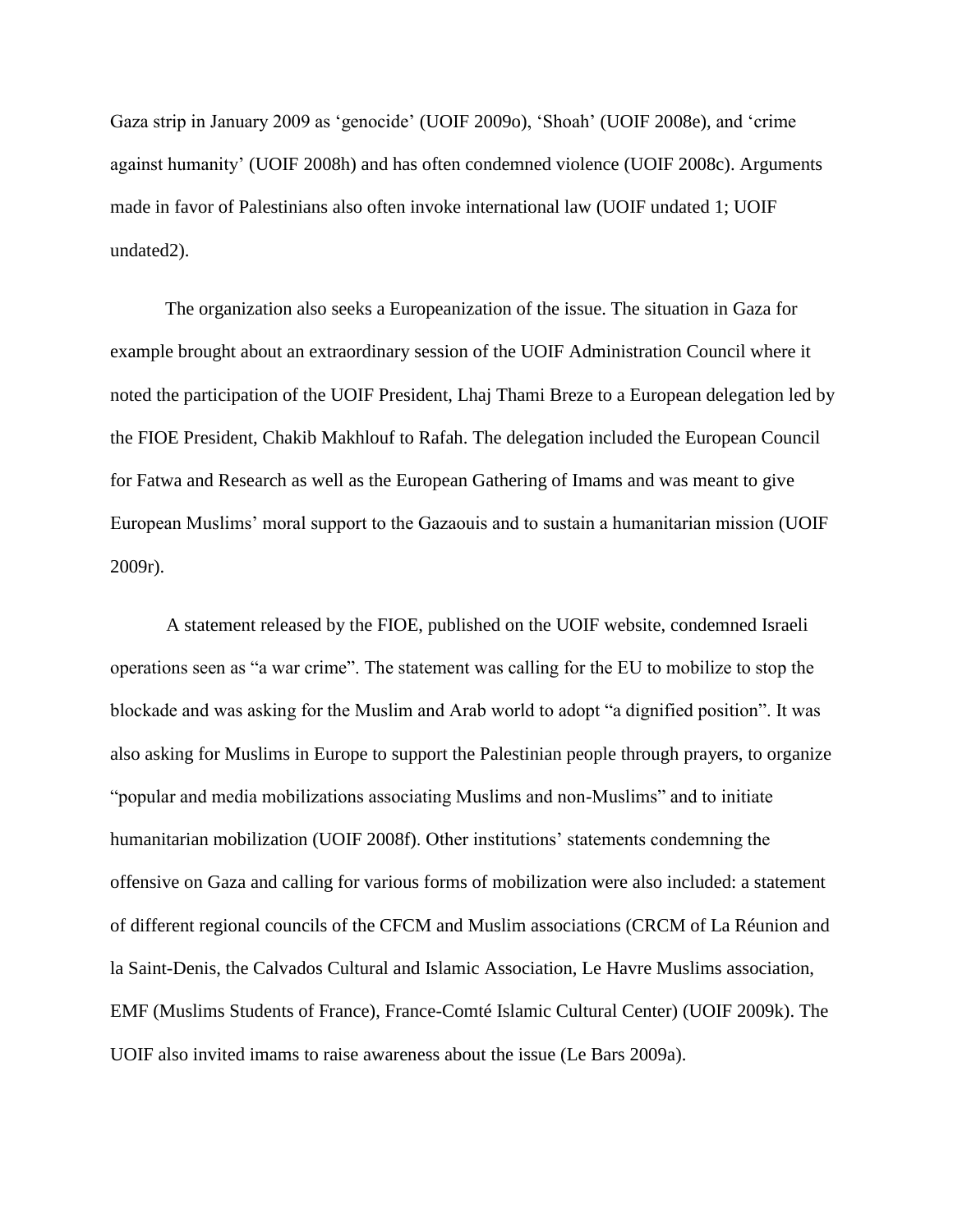Though solidarity with the Palestinians is heavily displayed, it does not necessarily translate into strong political action. Indeed, it is felt through "militantisme distancié" (distanciated activism), for example through charities (Godard & Taussig 2007, 72). There is politicization through identification and the subsequent positioning on a particular policy or event, but political mobilization as such does not necessarily follow as it implies the need for organization and resources (Bennani-Chraïbi 2007, 152). Indeed, the UIOF admits no political ambition on this front. Its president, Lhaji Brèze said in an interview: "Concerning the situation in Palestine, the UOIF has neither the mandate nor the power to enter into political complexities. And so we have decided to act on the humanitarian front" (Ternisien 2005). In fact institutionalization via the CFCM has also entailed, for UOIF leaders, the refusal to "import" or deal with foreign conflicts as proven by its leaders' declaration in May 2004 that the Palestinian conflict will not be resolved by French Muslim or Jewish citizens' actions<sup>3</sup> (Godard & Taussig 2007, 52).

Identity complexities and Muslims being defined by French society as the "other" (Ayhan 2006, 2) bring about a selective identification with "all things Muslim- including, for example the Palestinian cause" (Laurence & Vaïsse 2006, 93). With the end of the myth of return, the only return which is possible is that "in an imaginary homeland", that of Islam, according to Benjamin Stora (Bernard and Herzberg 1995). UOIF plays on this mythical community when emphasizing solidarity with the Palestinians to reinforce the unity of its constituencies and the transnational attachment to the ummah induced by Muslim identity. The symbolic related to the Palestinian issue is powerful and it is in the interest of UOIF to catalyze this symbolic to reinforce itself as an organization.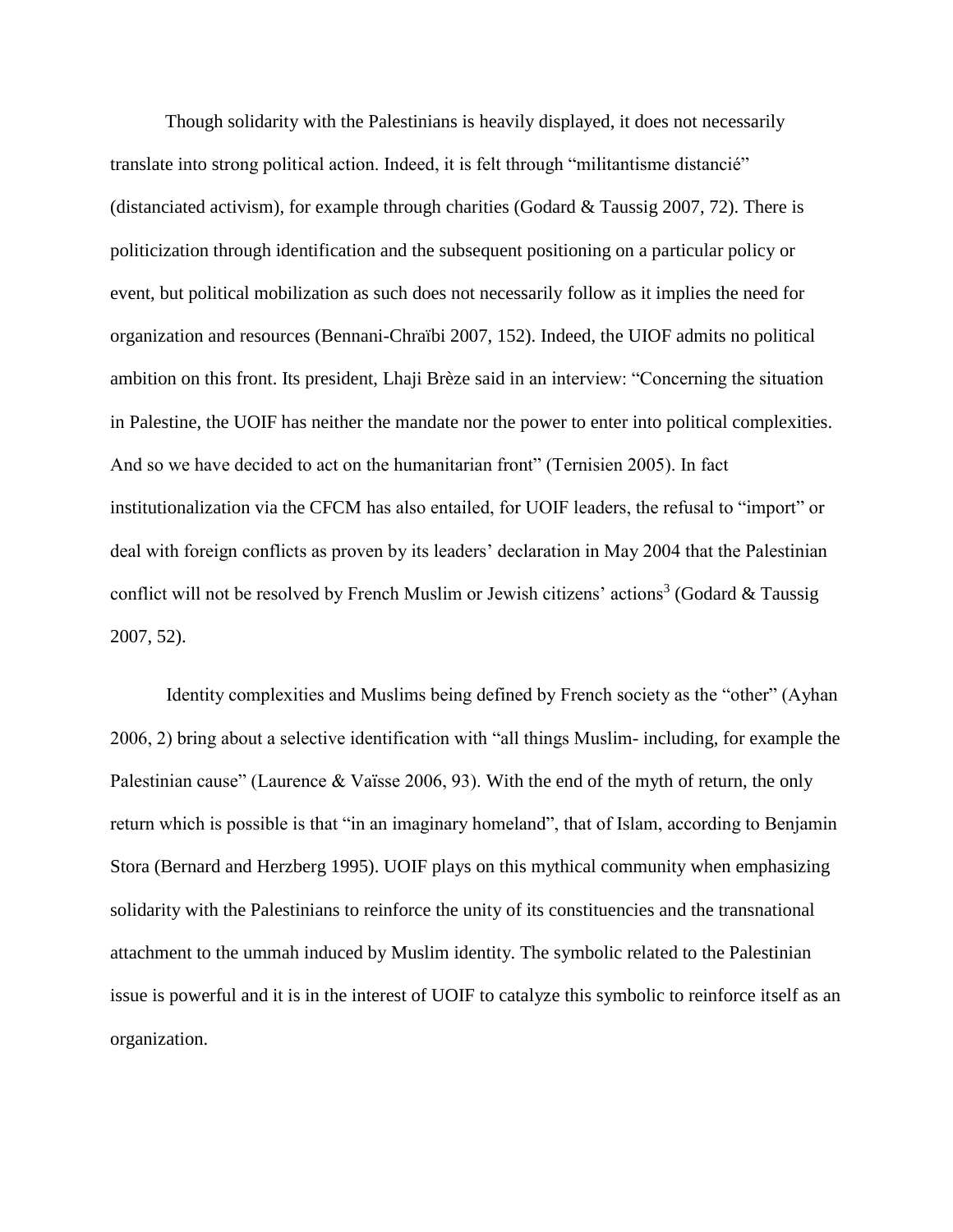### **The Israeli offensive in Gaza: debating or importing the issue? Actors' positions and reactions**

As relations between the Muslim and Jewish communities became strained after the Israeli offensive in Gaza between 27 December 2008 and 17 January 2009, the Palestinian issue was at the core of the message of the Vice President of the UOIF Fouad Alaoui during the Annual Congress at Le Bourget in April 2009 (UOIF 2009z). The information was also reported in Le Monde (Le Bars 2009d). In his intervention, Fouad Alaoui argued that the UOIF's support to the Palestinian cause was not communitarian but "a support to a universal just cause" and regretted the absence of consensus on this issue in France, especially with French Jews, calling them to join this cause. He was in fact alluding to the CRIF (the Representative Council of Jewish Institutions in France) demonstrations in January in favor of Israel, a support which was viewed negatively by French Muslims (Le Bars 2009d). In a statement entitled « Qui donc importe le conflit Israélo-palestinien en France? » (Who does import the Israeli-Palestinian conflict in France?), the UOIF had attacked the traditional CRIF dinner organized on 2 March 2009 for its call in favor of «Zionism » and its approbation of Israeli policies (UOIF 2009y).

Regarding debates about communitarian tensions in France, Alaoui added that Muslims did not confuse Israeli policies with Jewish citizens, that this was not a war of religions, and that there was no question of importing the conflict (UOIF 2009z). The same argument had been included in a UOIF statement wishing the CRIF had disapproved of the Israeli operations in the Gaza strip and arguing that there was no confusion being made between Israeli policies and Jewish citizens (UOIF 2009x). In January 2009, the organization had issued the following statement: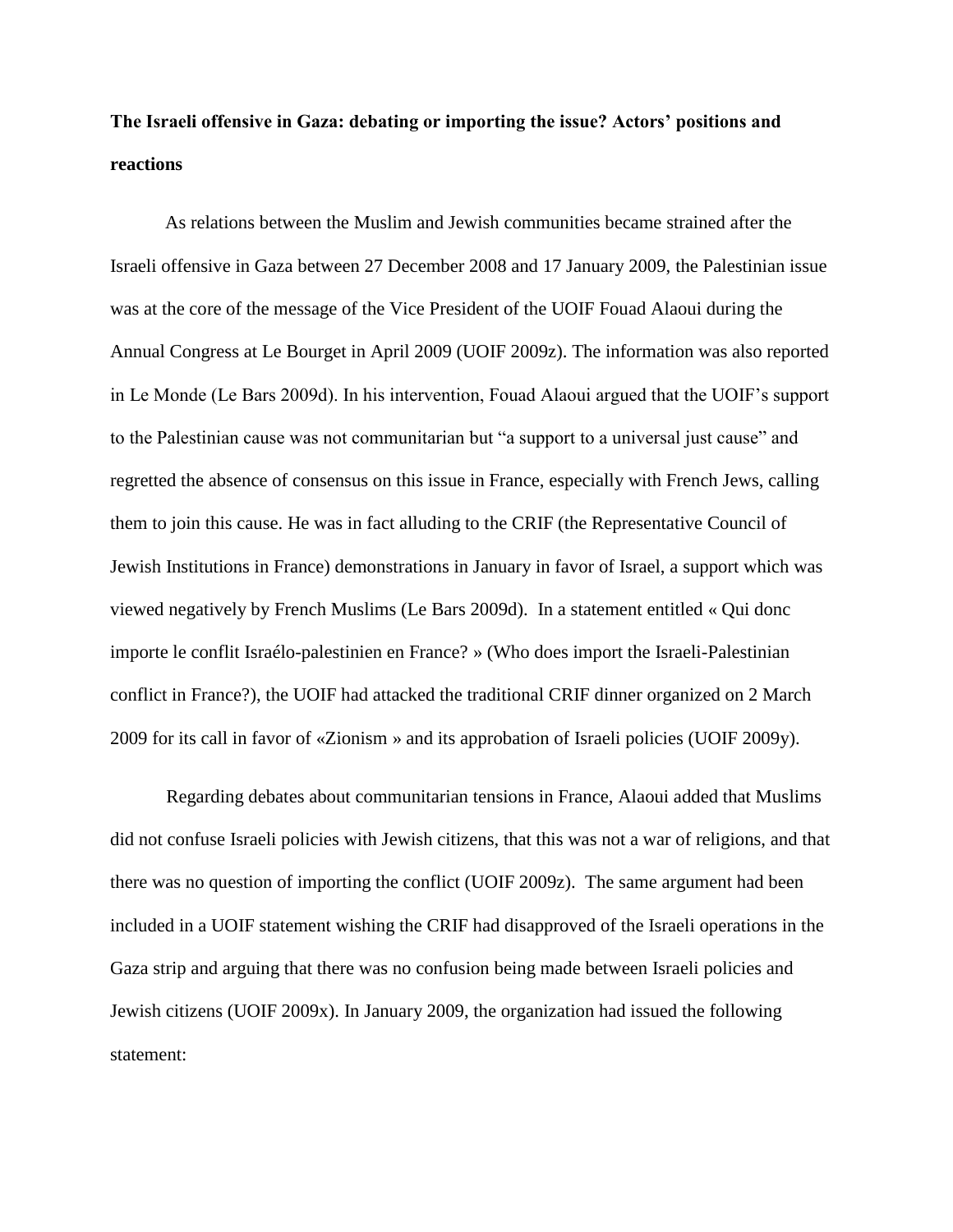« Tout en soutenant le peuple palestinien terrorisé, l'UOIF refuse toute importation du conflit entre citoyens français et condamne avec vigueur tous les actes islamophobes, antisémitismes et racistes. L'UOIF déplore également l'utilisation de certains faits isolés condamnables et l'amalgame pour tenter de faire taire les manifestations de solidarité avec la population de Gaza et détourner l'attention des crimes contre l'humanité<sup>5</sup> » (UOIF 2009t).

On the contrary, Dalil Boubakeur, head of the GMP, in an interview for an Israeli magazine (SVP Israel) seemed to support Israeli actions against Hamas, an interview which brought about a lot of criticism from the Muslim community and made him issue a statement declaring that these were not his remarks (Le Bars 2009d). The presence of the CFCM and of the head of the GMP Dalil Boubakeur at the Annual Dinner of the CRIF also stirred controversy within the Muslim community (Le Bars 2009d). The article concluded by noting that:

> "La dimension politique et conflictuelle de la question palestinienne en France a fait ressurgir, ces dernières semaines, l'idée d'un "CRIF musulman" une structure laïque susceptible de se substituer au seul Conseil français du culte musulman, instance religieuse, inadaptée pour s'exprimer sur de tels sujets. Cette idée, qui ne fait pas l'unanimité chez les musulmans, s'inscrit dans un contexte d'antagonismes entre communautés algérienne et marocaine. Porté par des personnalités algériennes, ce projet reste pour l'heure dans le flou<sup>6</sup>" (Le Bars 2009d).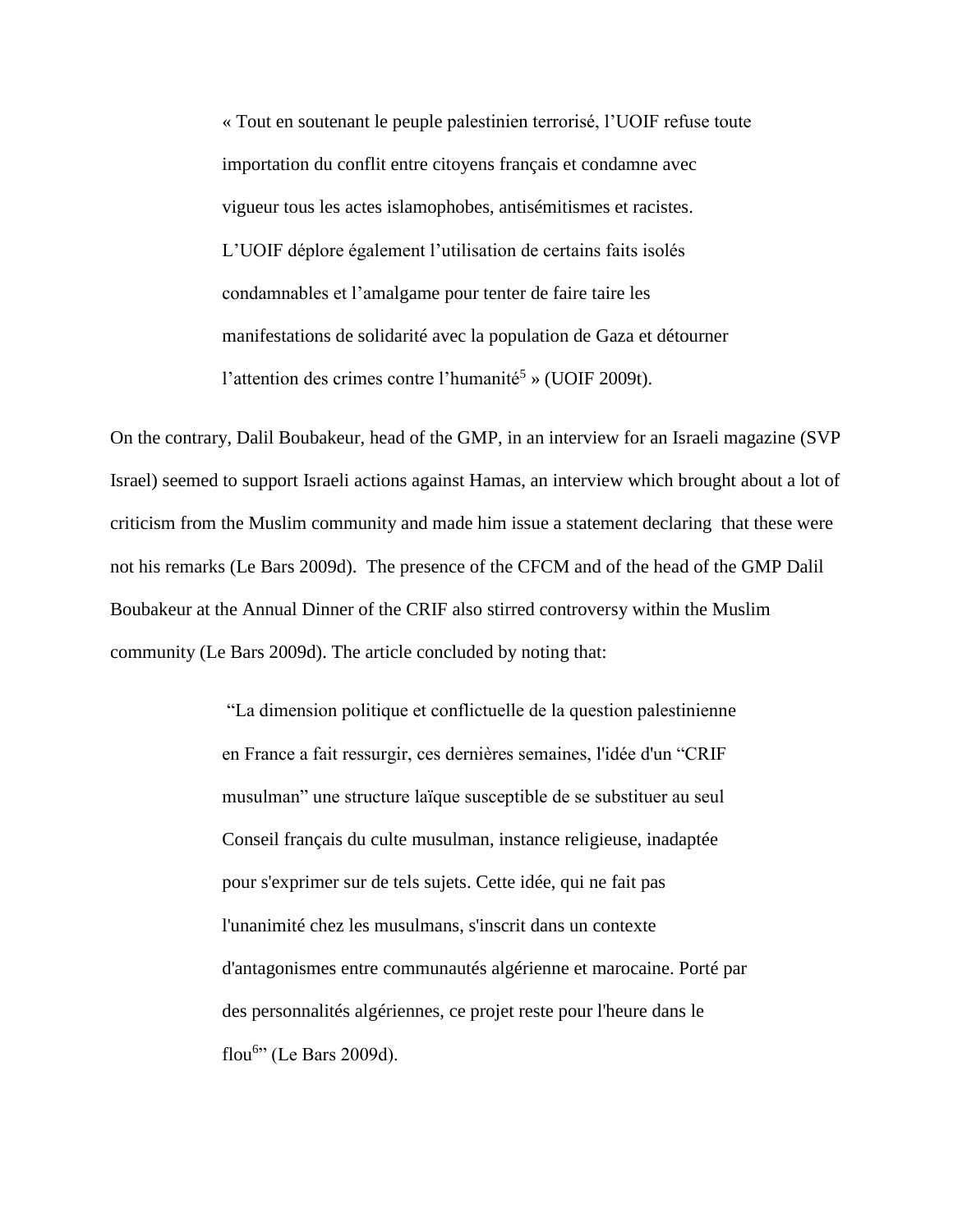Gilles Bernheim, France's Great Rabbi, noted that Jewish institutions insisted that the Gaza crisis was a conflict between Hamas and Israel, not against a people or a religion, and as such, not to be imported in France (Le Bars 2009c). This is an opinion shared by the President of the CRCM of the Rhône-Alpes region, Azzedine Gaci, for whom this was not a religious conflict but a "political conflict between Israelis and Palestinians" (Le Bars 2009b). This did not entail silence or the impossibility of expressing one's opinion for Gilles Bernheim. However, he also recalled that at the time of the second Intifada, the Jewish community felt insecure (Le Bars 2009c).

An editorial recognizing that the biggest Jewish and Muslim communities in Europe were in France, noted that it was "natural" for Muslims of France to feel solidarity with Palestinians and that was equally true for French Jews with Israel (Delberghe, Garin and Zappi 2009). This feeling of solidarity probably explained "the importance of the Muslim community's mobilization and the demonstrations (…) and also the importance of the reactions of the Jewish community organizations" who were afraid of an increase of anti-Semitism like at the time of the second Intifada (Le Bars 2009b). Three dangers were identified in the editorial: the importation of the conflict, the choice of terminology (the abusive use of the term 'genocide' to describe the events) and the increase of anti-Semitic actions (Le Bars 2009b).

The press also noted the relief of local authorities as the Gaza crisis implications stayed within the realm of political and public expression (Delberghe, Garin and Zappi 2009). Most mayors, who often organized discrete meetings with Jewish and Muslim leaders, claimed that the situation was calm and in no way comparable to what took place at the beginning of 2000, though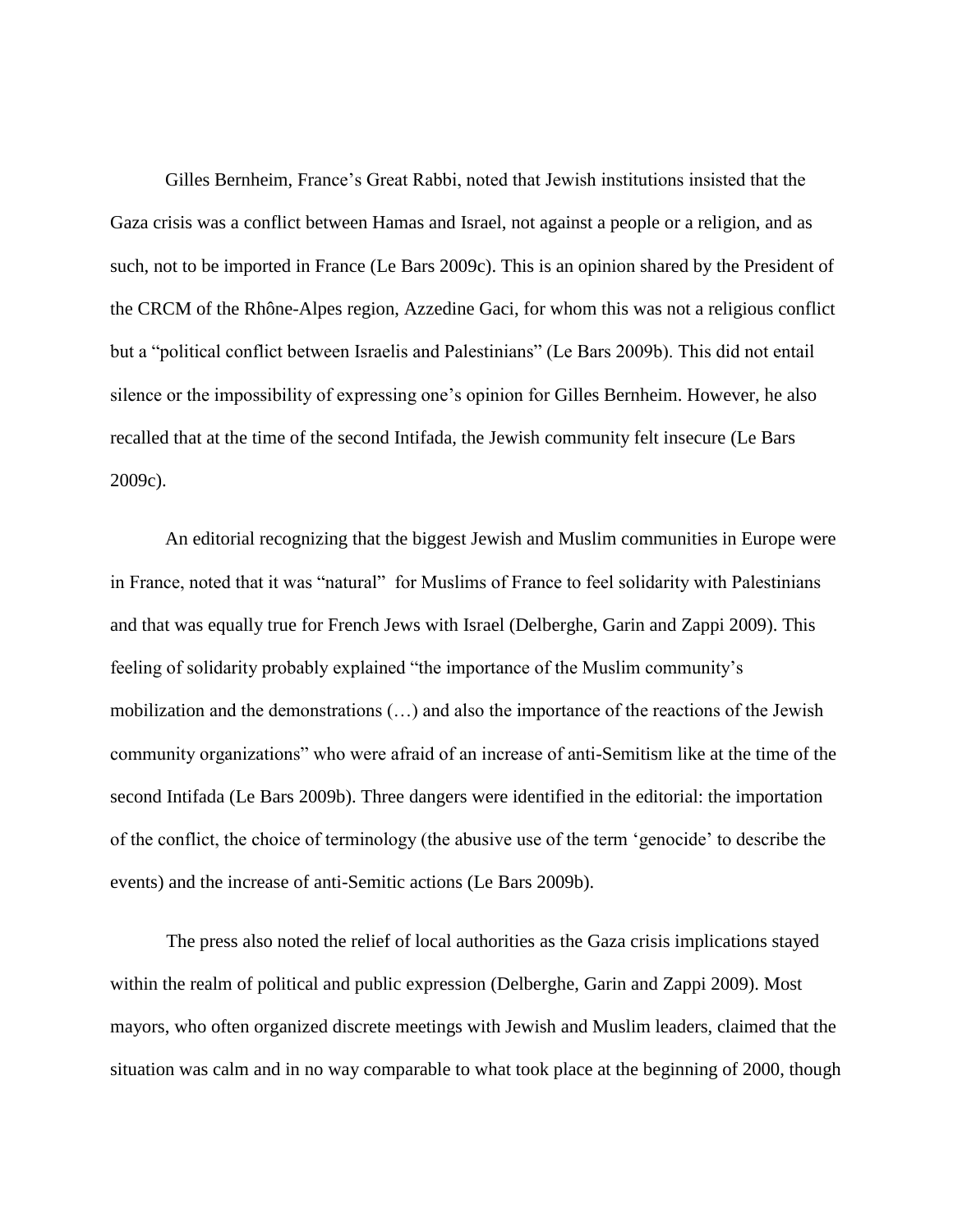there was some anxiety (Delberghe, Garin and Zappi 2009). This episode seemed indeed to justify different apprehensions from public authorities. Mosques as well as various local initiatives also served to "canalize anger", mobilize, call for prayer for Palestinians, and promote cohesion between the communities in France, but also prevent any violence (Le Monde 2009). In Lyon and in Alsace, religious leaders called for peace and dialogue while condemning attempts aimed at importing the conflict (Le Bars 2009a).

The French government had also demanded that the CRIF and the CFCM pacify the situation (Le Bars 2009b). The Minister of the Interior, Michèle Alliot-Marie, who called for a meeting with Muslim and Jewish institutions, insisted that the priority was to maintain stability and not to import the conflict, an objective agreed upon by the CRIF President (Richard Prasquier) and the CFCM President, Mohammed Moussaoui (Le Bars 2009a). The article itself was entitled "Les autorités françaises redoutent des tensions entre communautés juive et musulmane<sup>7</sup>" (Le Bars 2009a). If tensions were perceptible between the two institutions, this was because the UOIF was calling the Israeli offensive a genocide, which only aimed at importing the conflict in France for the CRIF President" (Le Bars 2009a). In January 2009, public authorities had, on various occasions, declared the need for "national cohesion" and had called for not importing the conflict in the context of increasing anti-Semitic actions: an inter-ministerial committee even took place on January 16 regarding the fight against racism and anti-Semitism (Le Bars 2009b). However, different organizations, as well as religious leaders themselves, feared these calls could in the end prove counter-productive: secular organizations had signed a text criticizing the role given by public authorities to religious instances to prevent violence, and another text was signed by local associations, SOS-racisme, and l' Union des étudiants juifs de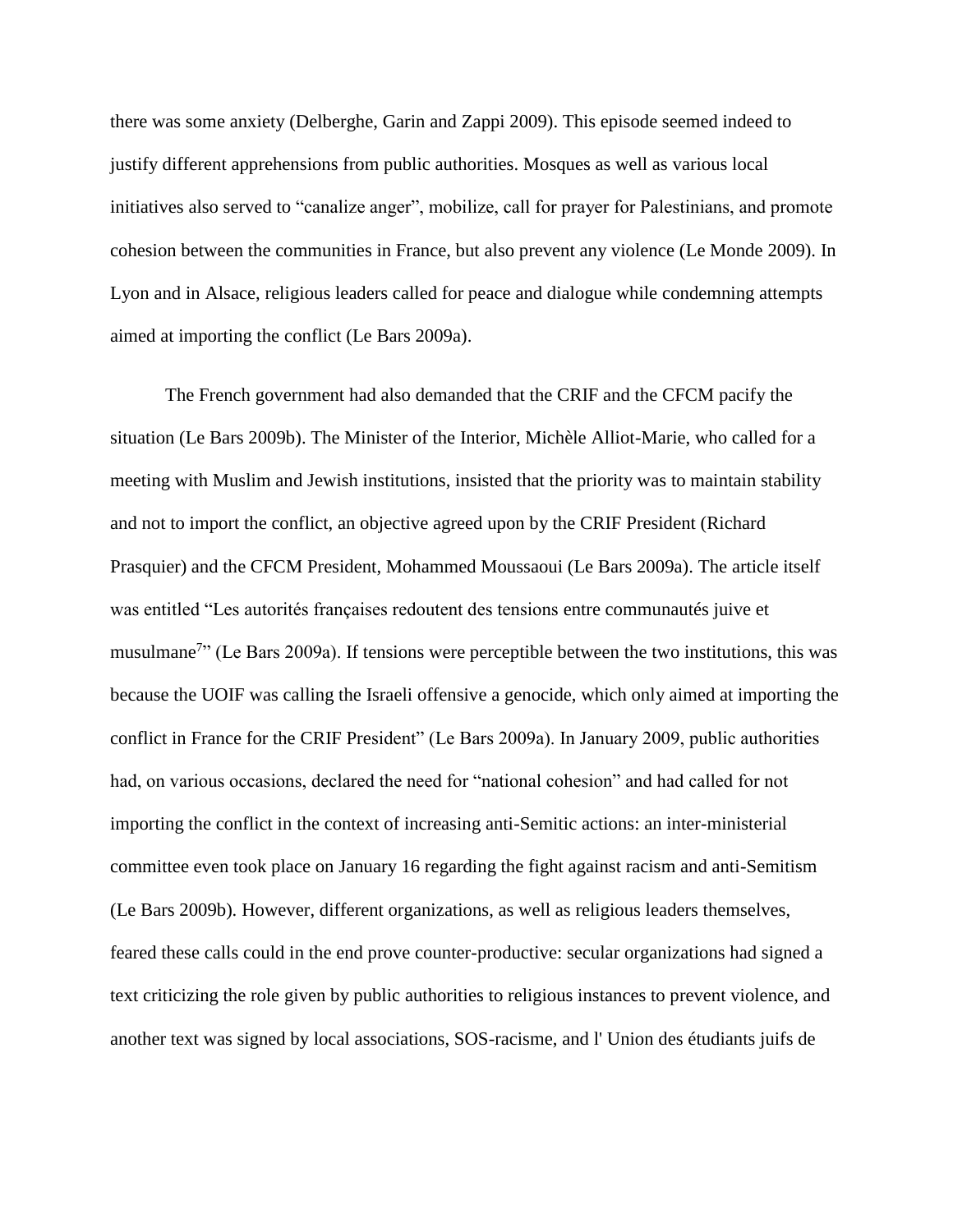France (the Jewish Students Union of France) emphasizing the "political and non ethnic or religious" aspect of the conflict (Le Bars 2009b).

#### **Conclusion**

As a conclusion, the Palestinian issue certainly holds an exceptional status in the French political debate on international politics. It affects the French public sphere in that it forces the governmental authorities to engage in different initiatives with Muslim and Jewish communities. The UOIF stands out as strongly mobilized on this issue. This mobilizing strategy on an external issue has unifying purposes in the context of heavy tensions related to domestic religious issues. By emphasizing solidarity with the Palestinians and the humanitarian aspect, UOIF also seeks to favor bridge-building between the different components of its constituencies and transcend the divisions related to the visibility of Islam in the French secular context.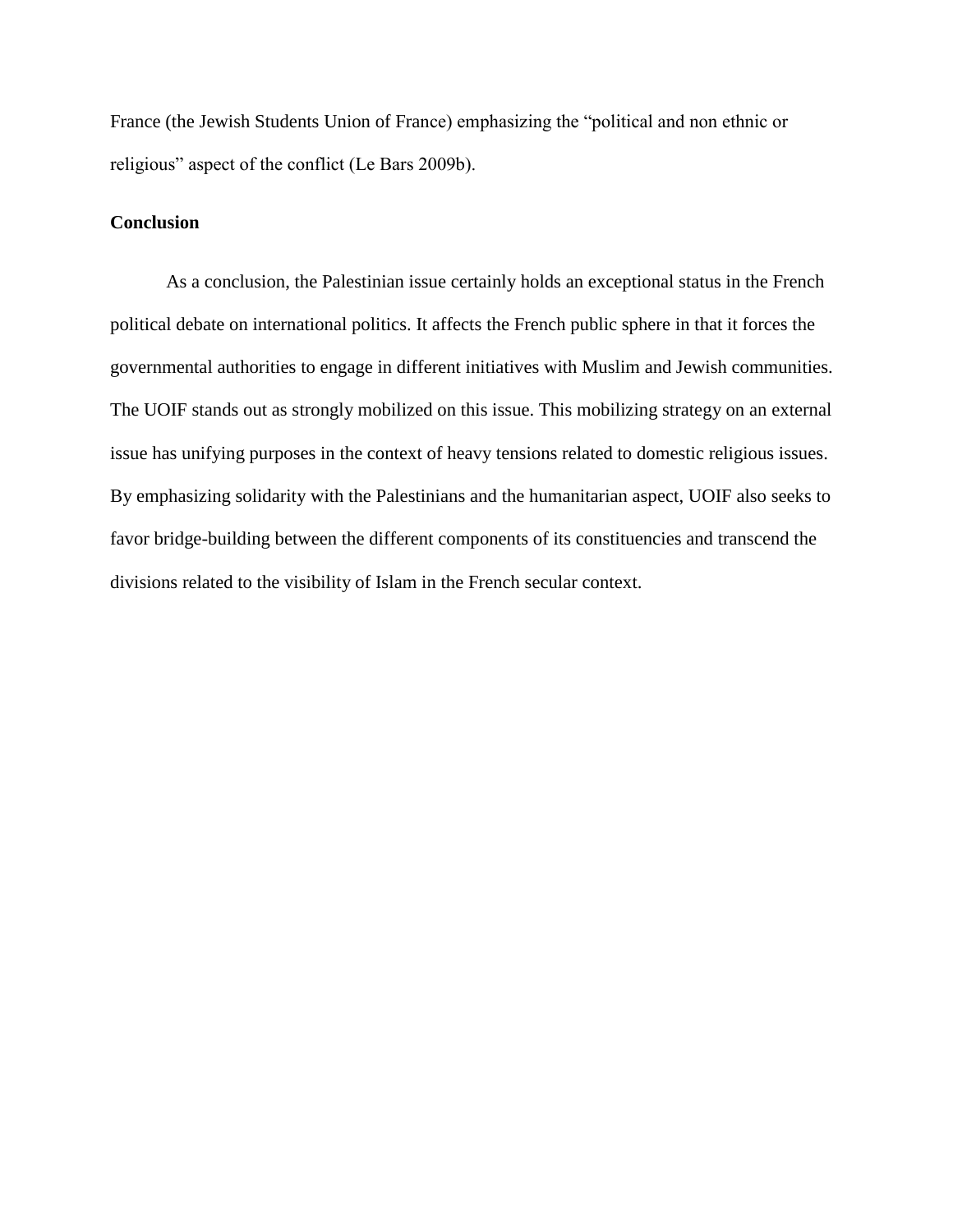#### **NOTES**

1. UOIF has since renovated its website:<http://www.uoif-online.com/v2/>

2. These categories were labelled as follows in French; Institution, Principes, Objectifs, Instances, Lettres de l'UOIF, Rencontres du Bourget, Actualités à la Une, Actualités France, Actualités, Europe, Actualités revue de presse, Communiqués de l'UOIF, Autres communiqués.

3. In May 2004, Lhaj Thami Breze stated that : « Le problème des Palestiniens trouvera sa solution en Palestine avec l'aide des Nations unies et des grandes puissances, mais certainement pas par l'action des citoyens de confession juive ou musulmane de France…Notre responsabilité de citoyens est de savoir contrôler nos propres pulsions au profit d'un intérêt commun juif et musulman » (Godard & Taussig 2007, 52).

4. In July 2004, the Israeli Prime Minister, Ariel Sharon, encouraged French Jews to emigrate to Israel because of anti-Semitism which gave way to some diplomatic tensions. He reiterated his invitation the following year, without however linking it to anti-Semitism (*Le Figaro,* 29 july 2005).

5. The remarks can be translated as follows: « While supporting the terrorized Palestinian people, UOIF refuses any importation of the conflict among French citizens and vigorously condemns all islamophobic, anti-Semitic and racist actions. UOIF equally deplores the use of reprehensible isolated facts and the confusion in order to silence the expressions of solidarity with the people of Gaza and divert attention from the crimes against humanity"

6. The remarks can be translated as follows: "The political and conflict dimension of the Palestinian question in France unravelled these last weeks the idea of a "Muslim Crif", a secular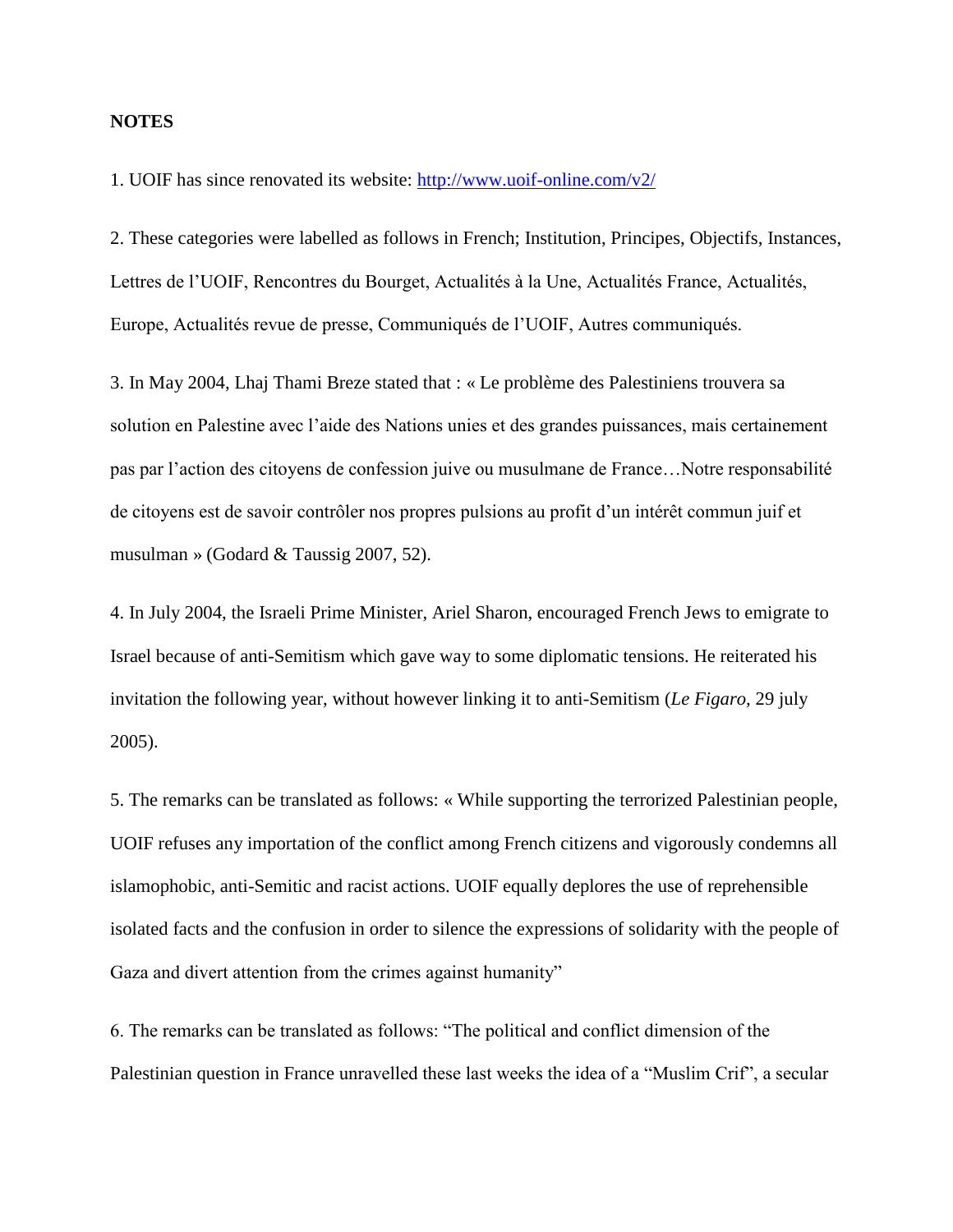structure likely to substitute the French Council of the Muslim Faith, a religious authority illadapted for expression on such issues. This idea, which is not unanimously approved by Muslims, has to be seen in the context of antagonisms between the Algerian and Moroccan communities. Put forward by Algerian personalities, this project is still vague."

7. The title can be translated as follows "French authorities fear tensions between Muslim and Jewish communities".

**WORD COUNT:** 4147

#### **DATE OF REVISED MANUSCRIPT**: 15 April 2013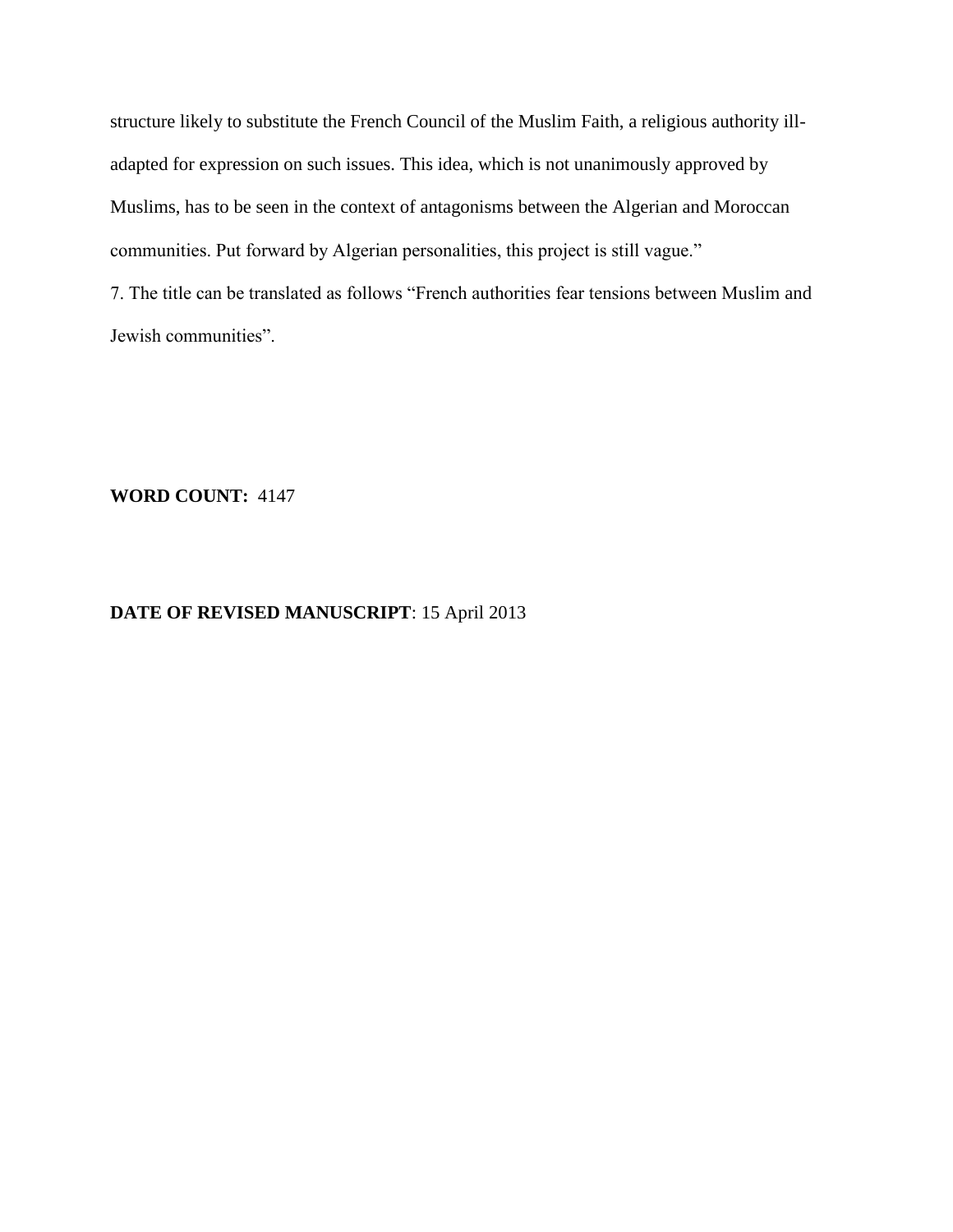#### **REFERENCES**

Aggestam, L. and Hill, C. (2008) The Challenge of Multiculturalism in European Foreign Policy. International Affairs 84 (1): 97-114.

Ahrari, Mohammed E. (1987) Ethnic Groups and US Foreign Policy. New York: Greenwood Press.

Ajala, I. (2011) The Muslim vote and Muslim lobby in France: Myths and Realities. Journal of Islamic Law and Culture 12 (2): 77-93.

Allen, Jodie T. (2006) The French-Muslim Connection. Is France Doing a Better Job of Integration than Its Critics? Pew Research Center. August 17. [http://pewresearch.org/pubs/50/the](http://pewresearch.org/pubs/50/the-french-muslim-connection)[french-muslim-connection](http://pewresearch.org/pubs/50/the-french-muslim-connection)

Ambrosio, T. (2002) *Ethnic Identity Groups and US Foreign Policy*. Westport, CT: Prager Publishers.

Ayhan, K. (2006) Les Français musulmans: enquête sur une rébellion républicaine. Revue européenne des migrations internationales 22 (3): 135-153.

Bennani-Chraïb,i M. (2007) Les conflits du Moyen-Orient au miroir des communautés imaginées: la rue arabe existe-t-telle? Le cas du Maroc. A Contratrio 2 (5): 147-156.

Bernard, P. and Herzberg, N. (1995) Les attentats accentuent le désarroi de la communauté algérienne; Le soupçon de connivence avec le terrorisme islamiste qui pèse sur quelques jeunes des cités renforce le profond malaise identitaire et social dont souffre la jeunesse issue de l'immigration. Le Monde, 13 September.

Bertossi, C. (2007) Les Musulmans, la France, l'Europe : contre quelques faux-semblants en matière d'intégration. Migrations et citoyenneté en Europe (March). Fondation Friedrich-Ebert,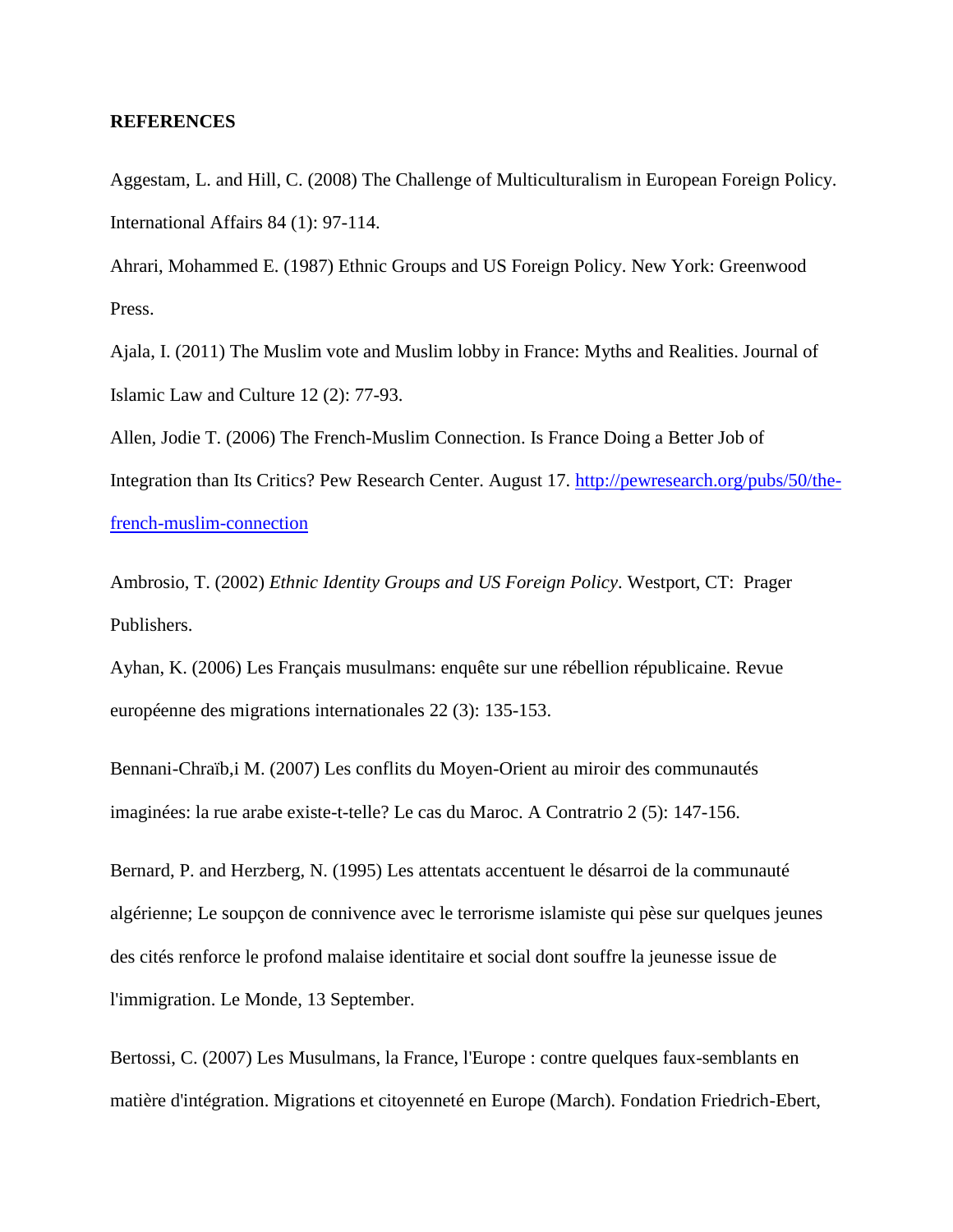Institut Français des Relations Internationales.

[http://www.humansecuritygateway.com/documents/IFRI\\_MusulmansFranceEurope.pdf](http://www.humansecuritygateway.com/documents/IFRI_MusulmansFranceEurope.pdf)

Boniface, P. (2004). Le choc des civilisations et le combat israélo-palestinien. Revue internationale et stratégique 53 (1): 11-23.

Brouard, S. and Tiberj Vincent. (2006) Français comme les autres? Enquête sur les citoyens d'origine maghrébine, africaine, et turque. Paris: Presses de Sciences-Po.

Césari, J. (1991) Guerre du Golfe et Arabes de France. Revue du monde musulman et de la Méditerranée 62 (5): 125-129.

Césari, J. (1993). Le national au péril du transnational. Les groupes issus de l'immigration entre Maghreb et Europe. Confluences 6 (printemps): 47-63.

Césari, J. (1994). De l'immigré au minoritaire: les Maghrébins de France. Revue européenne des migrations internationales 10 (1): 109-126.

Césari, J. (2003) Citizenship and Political Participation. *Oxford-Princeton Conference,* **'**Muslims in Europe post 9/11**'** *25-26 April 2003.*[http://www.sant.ox.ac.uk/ext/princeton/pap\\_cesari.shtml](http://www.sant.ox.ac.uk/ext/princeton/pap_cesari.shtml)

CNCDH, Commission Nationale Consultative des Droits de l'Homme. (2002) La lutte contre le racisme et la xénophobie, Rapport d'activité 2001. Paris: La Documentation française.

[http://lesrapports.ladocumentationfrancaise.fr/BRP/034000129/0000.pdf,](http://lesrapports.ladocumentationfrancaise.fr/BRP/034000129/0000.pdf) accessed 5 December 2012.

CNCDH, Commission Nationale Consultative des Droits de l'Homme (2004) La lutte contre le racisme et la xénophobie, Rapport d'activité 2001. Paris: La Documentation française, accessed 5 December 2012.<http://lesrapports.ladocumentationfrancaise.fr/BRP/054000193/0000.pdf>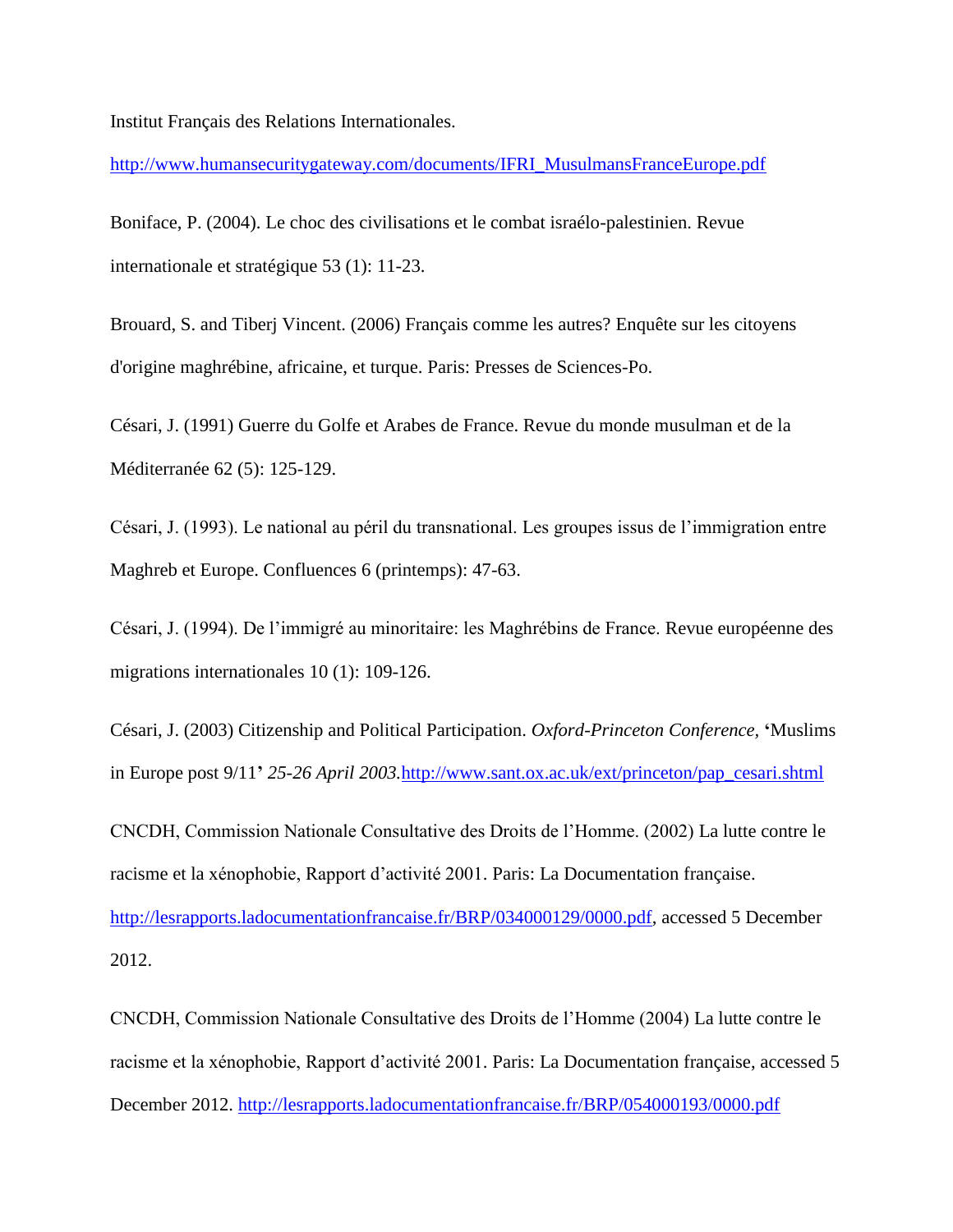Croucher, S. (1996) The Success of the Cuban Success Story: Ethnicity, Power and Politics. Identities 2 (4): 351-384.

Dargent, C. (2003) Les musulmans déclarés en France: affirmation religieuse, subordination sociale et progressisme politiques. Les Cahiers du CEVIPOF 39 (February): 1-43.

Deconde, A. (1994) Ethnicity, Race and American Foreign Policy. Boston: Northeastern Press.

Delberghe, M., Garin C. and Zappi S. (2009) En France, les maires tentent de favoriser le dialogue. Le Monde, 13 January.

Fearon, J.D. (2003). Ethnic and Cultural Diversity by Country. Journal of Economic Growth 8 (2): 195-222.

Frégosi, F. (2008) Penser l'islam dans la laïcité. Paris: Fayard.

Frégosi, F. (2009) Formes de mobilisation collective des musulmans en France et en Europe. Revue internationale de politique comparée 16 (1) : 41-61.

Gallup. (2009) The Gallup Coexist Index 2009: A Global Study of Interfaith Relations.

Geisser, V. (2007) Chat online, lemonde.fr, 28 february.

Geisser, V. and Kelfaoui S. (1998) Tabous et enjeux autour de l'ethnicité maghrébine dans le système politique français. Revue européenne des migrations internationales 14 (2) : 19-32.

Geisser, V. and Kelfaoui S. (2001) Trois générations de militantisme politique sous la Vème République: l'activiste immigré, le beur civique et l'électeur musulman. La Médina Printemps.

*Giry*, *S*. (2005) *France and Its Muslims*. Foreign Affairs 85 (September/October): 87-104.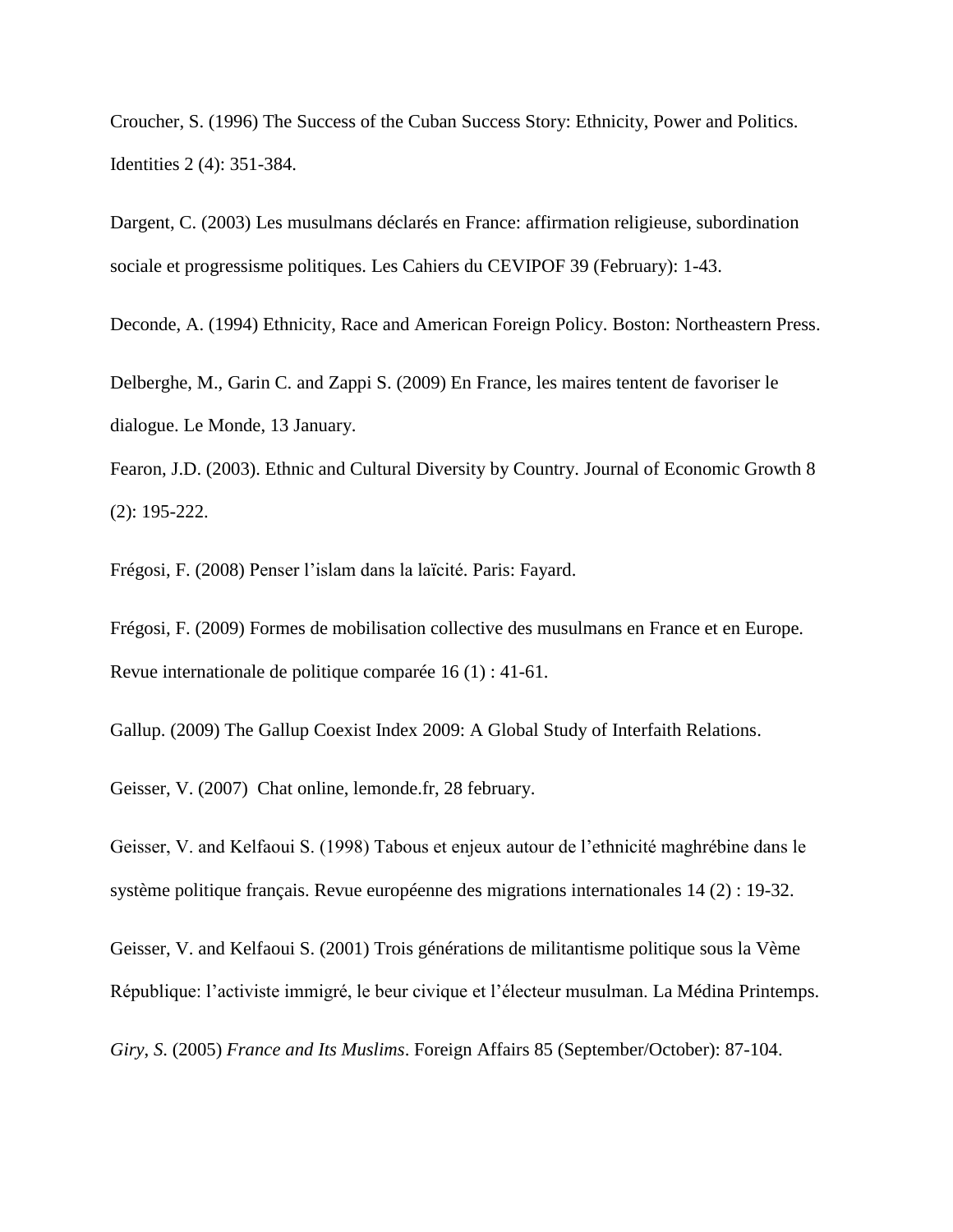Godard, B. and Taussig S. (2007) Les Musulmans en France : courants, institutions, communautés : un état des lieux. Paris: Robert Laffont.

Haney, P. and Vanderbush, W. (1999) The Role of Ethnic Interest Groups in US Foreign Policy: The Case of the Cuban American National Foundation. International Studies Quarterly 43 (2): 341-361.

Hecker, M. (2007) Les résonances du conflit israélo-palestinien en France: de l'exportation de violence physique à l'importation de "violence symbolique"? Communication au 9ème Congrès de l'Association Française de Science Politique, Toulouse. Table ronde sur 'les violences symboliques dans les relations internationales', 5-7 September. [http://www.afsp.msh](http://www.afsp.msh-paris.fr/congres2007/tablesrondes/textes/tr6sess3hecker.pdf)[paris.fr/congres2007/tablesrondes/textes/tr6sess3hecker.pdf,](http://www.afsp.msh-paris.fr/congres2007/tablesrondes/textes/tr6sess3hecker.pdf) accessed 15 January 2013.

Huntington, S. (1997) The Erosion of American National Interests. Foreign Affairs 76 (5): 28-49.

IFOP. (2006) *Les Français et la politique étrangère du prochain Président de la République*. 8 décembre. [http://www.ifop.com/media/poll/politiqueetrangere\\_prochainpresident.pdf](http://www.ifop.com/media/poll/politiqueetrangere_prochainpresident.pdf)

IFOP. (2008) Les Français et l'Etat d'Israël. Mai. [http://www.ifop.com/media/poll/etatisrael.pdf,](http://www.ifop.com/media/poll/etatisrael.pdf) accessed 15 January 2013.

IFOP. (2009) 1989-2009 : Enquête sur l'évolution de l'Islam en France. August.

http://www.ifop.com/media/pressdocument/48-1-document file.pdf, , accessed 15 January 2013.

International Crisis Group. (2006) La France face à ses musulmans : émeutes, jihadisme et dépolitisation. Rapport Europe n° 172 (9 march).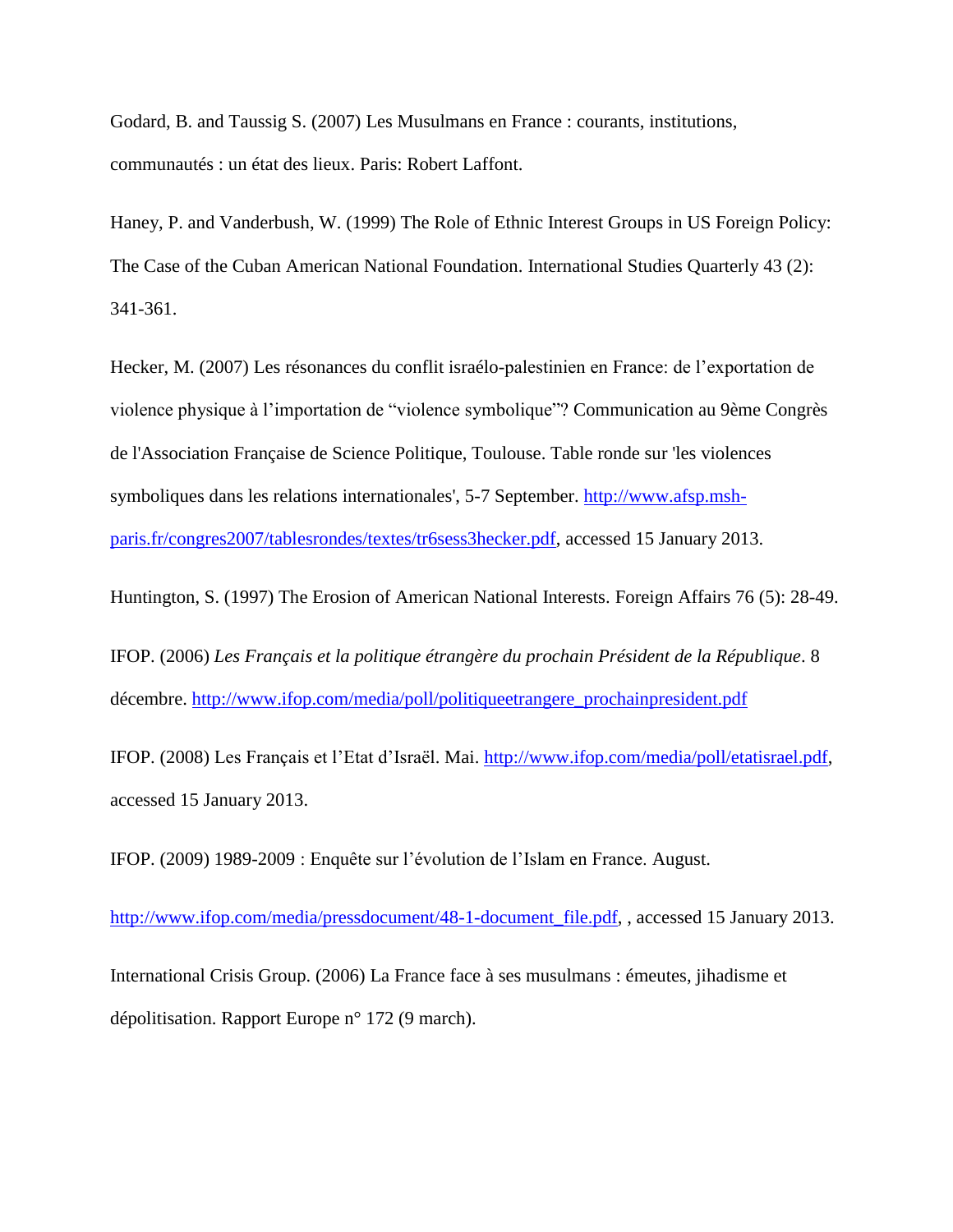Kastoryano, R. (2006) French Secularism and Islam: France's Headscarf Affair. In Modood, T., Triandafyllidou A. and Zapata-Barrero R. (eds). Mulituclturalism, Muslims and Citizenship. London/ New York: Routledge: 57-69.

Le Bars, S. (2008) " Il ne fait pas bon être indépendant dans l'islam de France" : Franck Frégosi, spécialiste de l'islam, commente la victoire du RMF, proche du Maroc, aux élections du 8 juin pour le renouvellement des instances représentatives musulmanes. Le Monde, 10 June.

Laurence, J. and Vaïsse J. (2006) Integrating Islam. Washington DC: Brookings Institution Press.

Le Bars, S. (2009a) Les autorités françaises redoutent des tensions entre les communautés juive et musulmane. Le Monde, 7 January.

Le Bars, S. (2009b) Les répercussions de la guerre à Gaza. Débat sur le rôle central confié aux instances religieuses. Le Monde, 18 January.

Le Bars, S. (2009c) "Les propos de Mgr Williamson sont abjects": Gilles Bernheim, grand rabbin de France, s'indigne de la levée de l'excommunication de cet évêque par Benoît XVI. Le Monde, 1 February.

Le Bars, S. (2009d) Fouad Alaoui, vice-président de l'UOIF, place la question palestinienne au coeur de son message annuel. Le Monde, 14 April.

Le Monde (2000). Interview. Trois questions à Khadija Mohsen-Finan. 14 October.

Le Monde (2007). Les Français d'origine africaine plébiscitent Mme Royal, selon un sondage. 23 March.

Le Monde (2009). Des cortèges dans toute la France, samedi, contre l'offensive israélienne à Gaza. Des mosquées s'efforcent de canaliser la "colère". 11 January.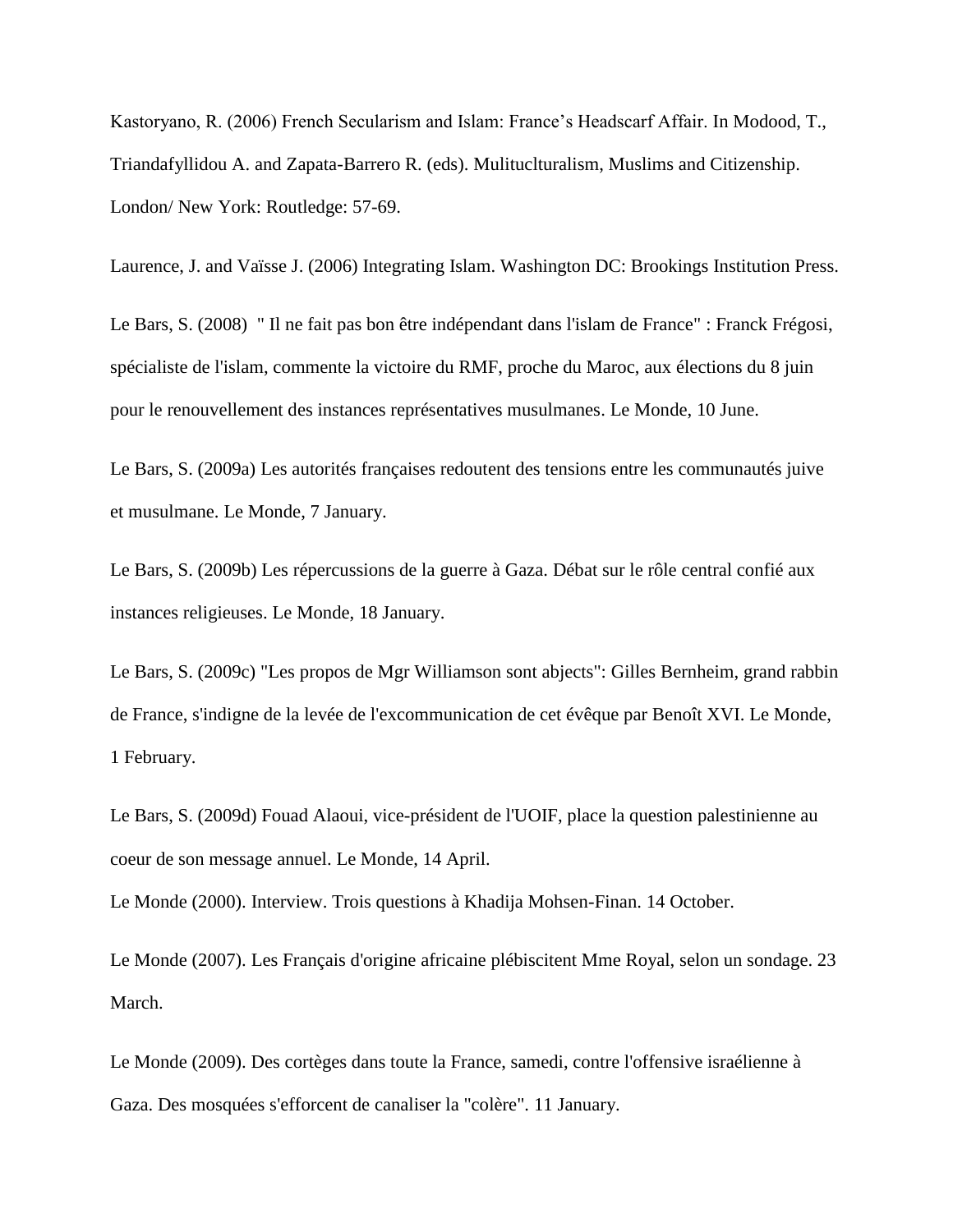Leveau, R. (2004) Flux migratoires, imaginaires sociaux et importation des conflits dans l'espace euro méditerranéen. Sciences-Po Paris.

[http://www.utexas.edu/cola/insts/france-ut/\\_files/pdf/resources/leveau.pdf,](http://www.utexas.edu/cola/insts/france-ut/_files/pdf/resources/leveau.pdf) accessed 15 January 2013.

*Leveau,* R. and Mohsen-Finan K. (eds.) (2005). *Musulmans de France et d'Europe*. Paris: CNRS.

Martiniello, M. and Simon P. (2005) Les enjeux de la catégorisation. Revue européenne des migrations internationales 21(2): 7-18.

Mayer, N. (2005) Les opinions antisémites en France après la seconde Intifada. Revue internationale et stratégique 58 (2): 143-150.

Poutignat, P. and Streiff-Fénart, J. (1995). Théories de l'ethnicité. Paris: Presses Universitaires de France.

Mearsheimer, J. and Walt S. (2007) The Israël Lobby and US Foreign policy*.* New York: Farrar, Straus and Giroux.

Nielsen, J. (2003) The Foreign Policy Impact in European Countries. Oxford-Princeton Conference, 'Muslims in Europe post 9/11' 25-26

April[.http://www.sant.ox.ac.uk/ext/princeton/pap\\_nielsen2.shtml](http://www.sant.ox.ac.uk/ext/princeton/pap_nielsen2.shtml)

Radcliffe Ross, L. (2009) The Foreign Policy Interests of Muslim Pressure Groups in the West. Paper presented at the annual meeting of the ISA's 50th Annual Convention "Exploring the Past, Anticipating the Future", New York.

Roy, O. (2002) L'Islam Mondialisé. Paris: Seuil.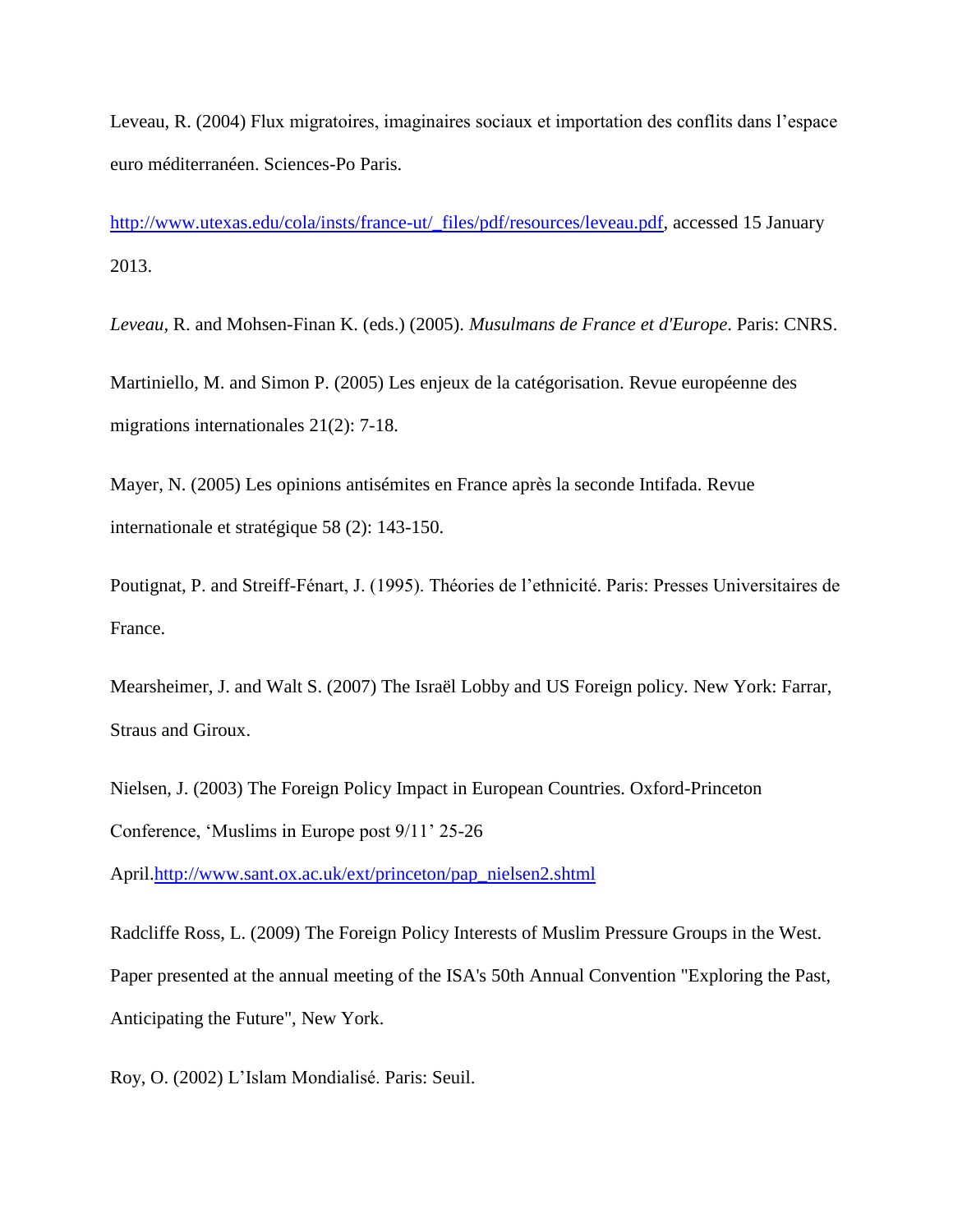Salvatore, A. (2004). Making Public Space: Opportunities and Limits of Collective Action Among Muslims in Europe. Journal of Ethnic and Migration Studies 30 (5): 1013-1031.

Schain, M. A. (2008) The Politics of Immigration in France, Britain, and the United States. New York: Palgrave Macmillan.

Shain, Y. (1999) Marketing the American Creed Abroad- Diasporas in the US and their Homelands. New York: Cambridge University Press.

Sieffert, D. (2005). Omniprésence de la question coloniale. Revue internationale et stratégique 58 (2): 165-148.

Silvestri, S. (2007a) Muslim Institutions and Political Mobilisation. In Amghar, S., Boubekeur A. and Emerson M. (eds.) European Islam: the Challenges for Public Policy and Society. Brussels/Budapest: CEPS/OSI: 169-182.

Smith, T. (2000) Foreign Attachments: the Power of Ethnic Groups in the Making of American Foreign Policy. Harvard University Press.

Streiff-Fénart, J. (1997) Les recherches interethniques en France: le renouveau ? Migrants-Formation 109 (June): 48-65.

Stroobants, J-P. (2008) Nouvelles menaces d'islamistes radicaux contre des pays européens. Le Monde, 6 December.

Ternisien, X. (2005). L'UOIF conserve une ligne modérée. Le Monde, 27 September.

The Pew Global Attitudes Project. (2006a) Few Signs of Backlash from Western Europeans. Muslims in Europe: Economic Worries Top Concerns About Religious and Cultural Identity.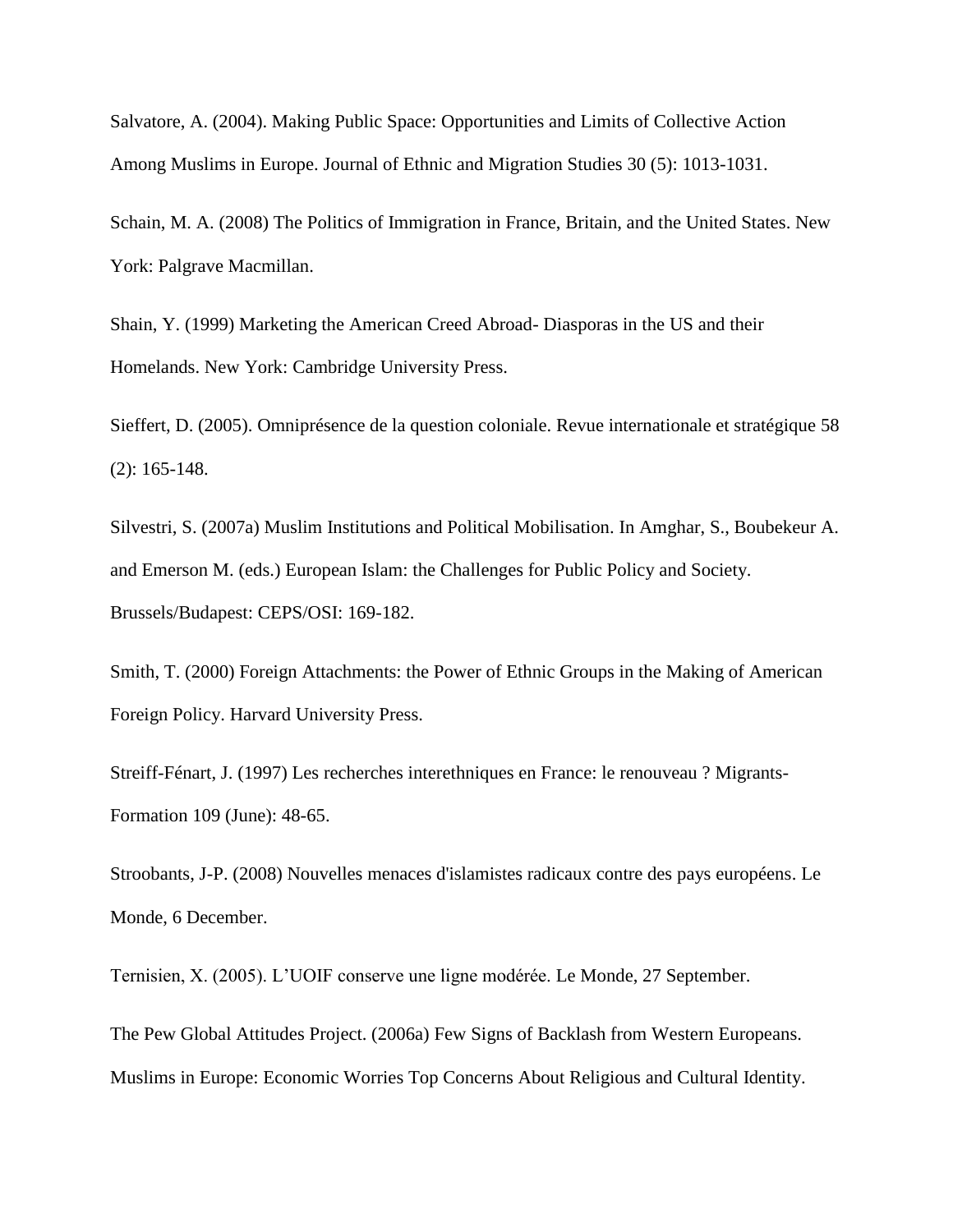Washington DC: The Pew Research Center. July 6. [http://pewresearch.org/pubs/232/muslims-in](http://pewresearch.org/pubs/232/muslims-in-europe)[europe,](http://pewresearch.org/pubs/232/muslims-in-europe) accessed 15 January 2013.

The Pew Global Attitudes Project. (2006b) Europe's Muslims More Moderate. The Great Divide: How Westerners and Muslims View Each Other. Washington DC: The Pew Research Center. July 22. [http://pewglobal.org/files/pdf/253.pdf,](http://pewglobal.org/files/pdf/253.pdf) accessed 15 January 2013.

The Pew Global Attitudes Project. (2008) Unfavorable Views of Jews and Muslims on the Increase in Europe. Washington DC: The Pew Research Center. September 17.

[http://pewglobal.org/files/pdf/262.pdf,](http://pewglobal.org/files/pdf/262.pdf) accessed 15 January 2013.

UOIF. Undated 1. Bombes et Obus au phosphore blanc : l'armée israélienne ne respecte pas le droit international.<http://www.uoif-online.com/webspip/spip.php?article446> (last accessed November 2009)<http://www.uoif-online.com/v3/spip.php?article446> (current URL accessed 15 January 2013)

UOIF. Undated 2. Arguments du droit sur les actes dont l'armée israélienne s'est rendue ouvertement coupable en Palestine occupée

<http://www.uoif-online.com/webspip/spip.php?article464> (last accessed November 2009)

http://www<u>.uoif-online.com/v3/spip.php?article464</u> (current URL accessed 15 January 2013)

UOIF. (2008a) Soutiens populaires aux 1 million et demi de civils palestiniens dans la bande de Gaza. January.<http://www.uoif-online.com/webspip/spip.php?article261> (last accessed November 2009)<http://www.uoif-online.com/v3/spip.php?article261> (current URL, accessed 15 January 2013)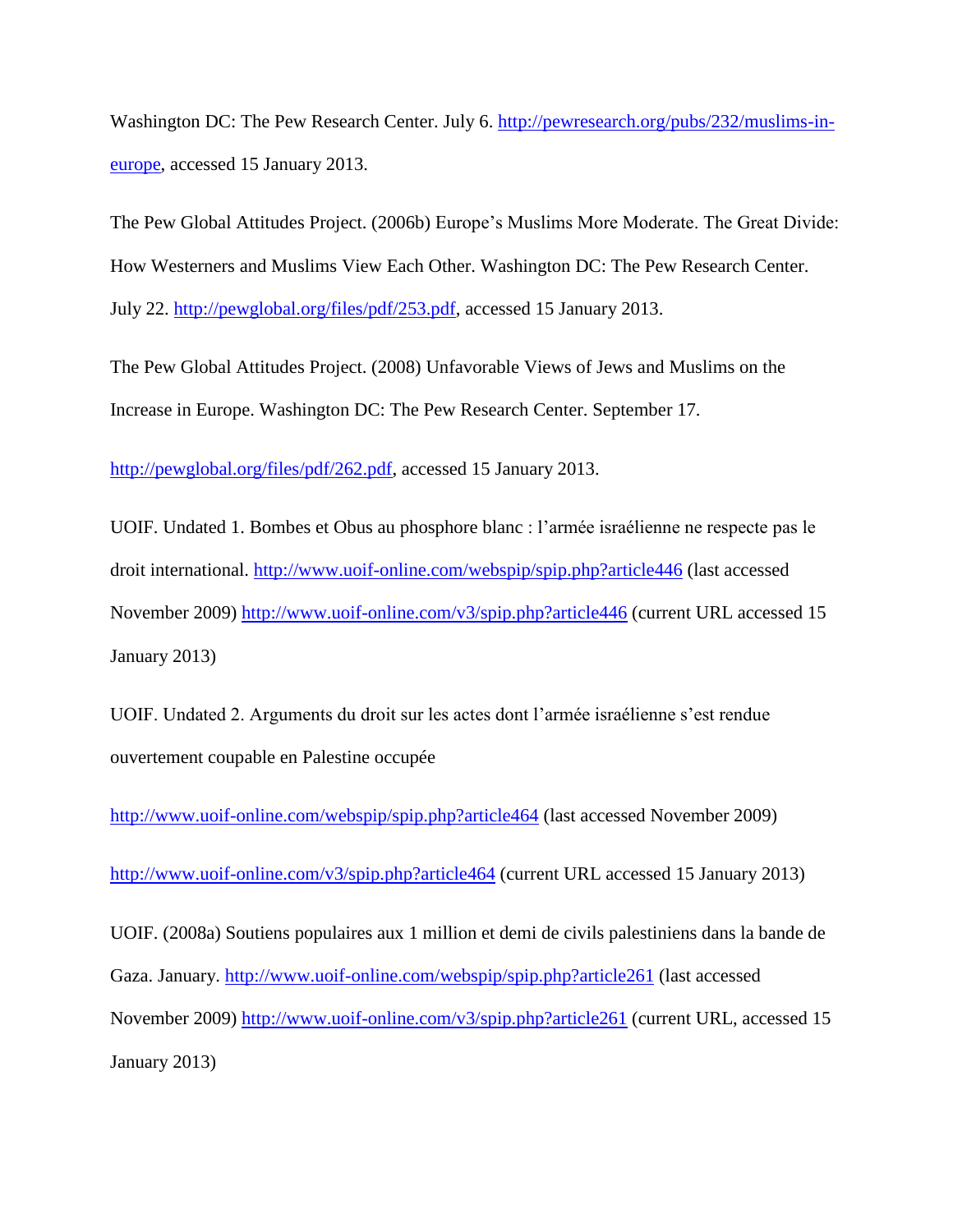UOIF. (2008b) Palestine. 21 January.<http://www.uoif-online.com/v3/spip.php?article260> (last accessed November 2009)

UOIF. (2008c) L'UOIF condamne «l'escalade des violences» contre les Palestiniens. 22 January. <http://www.uoif-online.com/webspip/spip.php?article263> (last accessed November 2009) <http://www.uoif-online.com/v3/spip.php?article260> (current URL, accessed 15 January 2013) UOIF. (2008d) Soutien au peuple palestinien. 5 March.

<http://www.uoif-online.com/webspip/spip.php?article284> (last accessed November 2009)

<http://www.uoif-online.com/v3/spip.php?article284> (current URL accessed 15 January 2013)

UOIF. (2008e) Communiqué : Vœux d'indépendance prochaine de La Palestine. 24 December.

<http://www.uoif-online.com/webspip/spip.php?article413> (last accessed November 2009)

<http://www.uoif-online.com/v3/spip.php?article413> (current URL accessed 15 January 2013)

UOIF. (2008f) Mobilisation en soutien du peuple palestinien. Les évènements tragiques à Gaza … des crimes de guerre qu'il faut stopper immédiatement. 27 December.

<http://www.uoif-online.com/webspip/spip.php?article419> (last accessed November 2009)

<http://www.uoif-online.com/v3/spip.php?article419> (current URL accessed 15 January 2013)

UOIF. (2008g) Soutenons le peuple palestinien. 27 December.

<http://www.uoif-online.com/webspip/spip.php?article417> (last accessed November 2009)

<http://www.uoif-online.com/v3/spip.php?article417> (current URL accessed 15 January 2013)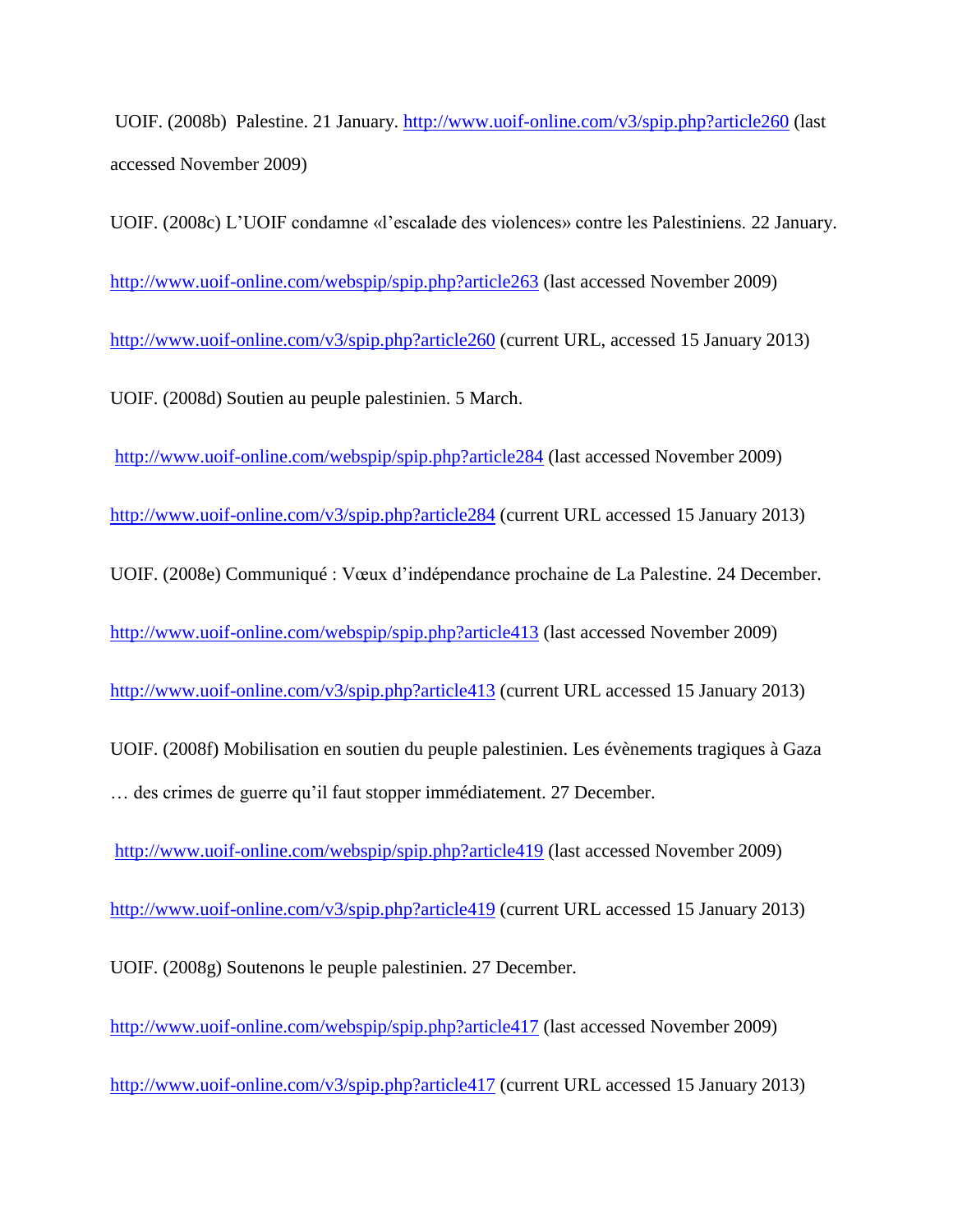UOIF. (2008h) Halte au génocide contre la population de Gaza. 27 December.

<http://www.uoif-online.com/webspip/spip.php?article414> (last accessed November 2009)

<http://www.uoif-online.com/v3/spip.php?article414> (current URL accessed 15 January 2013)

UOIF. (2008i) Photos de la barbarie de l'armée israélienne qui commet un génocide sans précédent. 29 December. <http://www.uoif-online.com/webspip/spip.php?article420> (last accessed November 2009)<http://www.uoif-online.com/v3/spip.php?article420> (current URL accessed 15 January 2013)

UOIF. (2008j) La barbarie de l'armée israélienne commet, en direct, un génocide sans précédent contre la population palestinienne. 29 December.

<http://www.uoif-online.com/webspip/spip.php?article420> (last accessed November 2009)

<http://www.uoif-online.com/v3/spip.php?article421> (current URL accessed 15 January 2013)

UOIF. (2009k) Communiqués d'associations musulmanes en soutien à la Palestine. 29 December 2008/3 January 2009.<http://www.uoif-online.com/webspip/spip.php?article418> (last accessed November 2009)<http://www.uoif-online.com/v3/spip.php?article418> (current URL accessed 15 January 2013)

UOIF. (2009l) Cessez-le-feu unilatéral : Victoire ou Echec ? January.

<http://www.uoif-online.com/webspip/spip.php?article455> (last accessed November 2009) <http://www.uoif-online.com/v3/spip.php?article455> (current URL accessed 15 January 2013) UOIF. (2009m) Partout, des foules immenses ont manifesté leur soutien à la résistance de GAZA. 3 January.<http://www.uoif-online.com/webspip/spip.php?article428> (last accessed November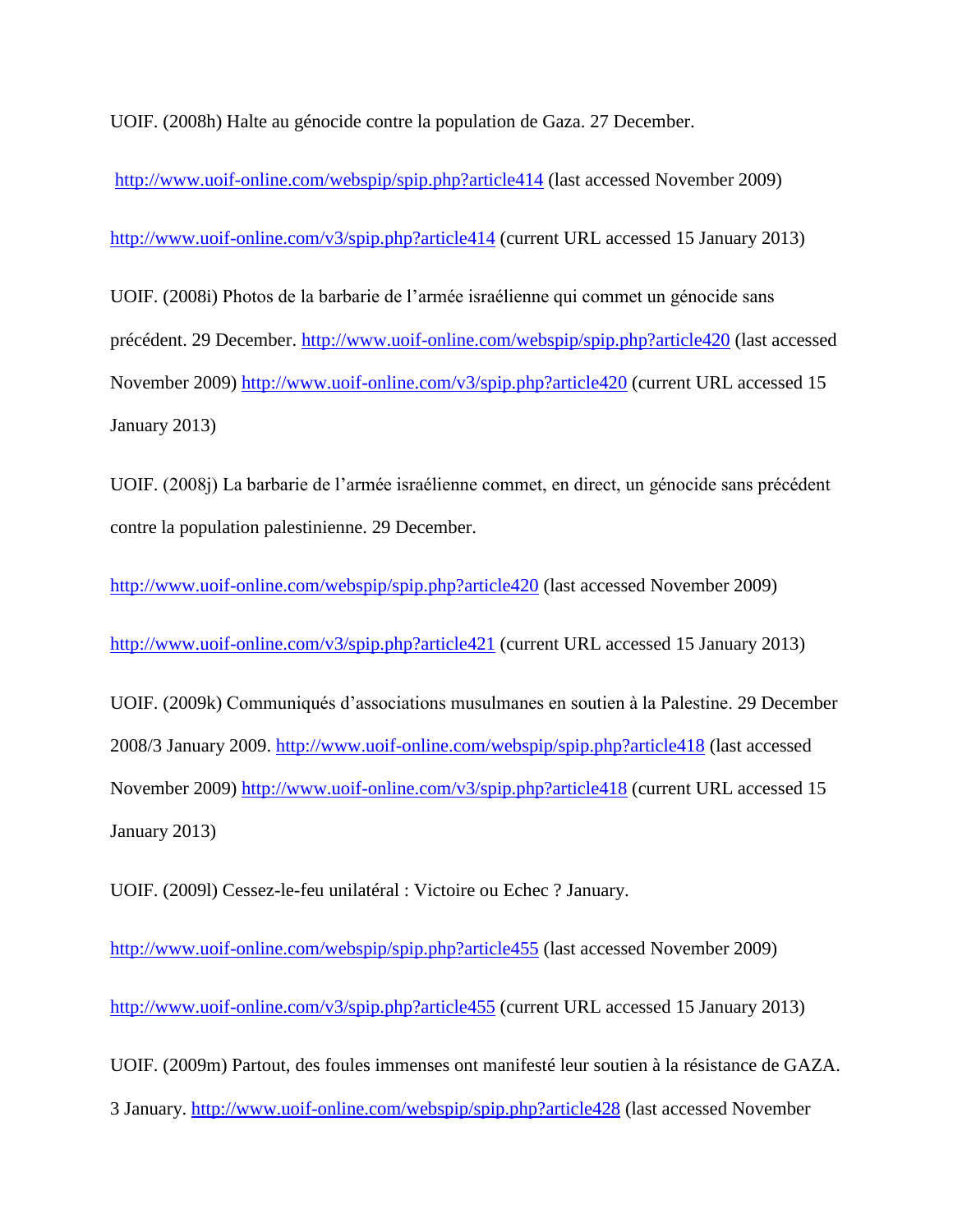2009)<http://www.uoif-online.com/v3/spip.php?article428> (current URL accessed 15 January 2013)

UOIF. (2009n) Alsace Mulhouse: plusieurs milliers de manifestants contre « l'agression israélienne à Gaza ». 3 January.<http://www.uoif-online.com/webspip/spip.php?article429> (last accessed November 2009)<http://www.uoif-online.com/v3/spip.php?article428> (current URL accessed 15 January 2013)

UOIF. (2009o) La mobilisation pour Gaza continue et s'amplifie. 8 January.

<http://www.uoif-online.com/webspip/spip.php?article437> (last accessed November 2009)

<http://www.uoif-online.com/v3/spip.php?article437> (current URL accessed 15 January 2013)

UOIF. (2009p) La mobilisation pour Gaza était sans précédent ce samedi 10/01/2009. 10 January.

<http://www.uoif-online.com/webspip/spip.php?article439> (last accessed November 2009)

<http://www.uoif-online.com/v3/spip.php?article439> (current URL accessed 15 January 2013)

UOIF. (2009q) Information : Délégation de la FOIE et de l'UOIF partie à Rafah frontière de Gaza. 13 January.<http://www.uoif-online.com/webspip/spip.php?article442> (last accessed November 2009)<http://www.uoif-online.com/v3/spip.php?article442> (current URL accessed 15 January 2013)

UOIF. (2009r) La délégation de la FOIE et de l'UOIF, représentée par son président, est arrivée à Rafah pour apporter le soutien moral et humanitaire à Gaza. 15 January.

<http://www.uoif-online.com/webspip/spip.php?article447> (last accessed November 2009)

<http://www.uoif-online.com/v3/spip.php?article447> (current URL accessed 15 January 2013)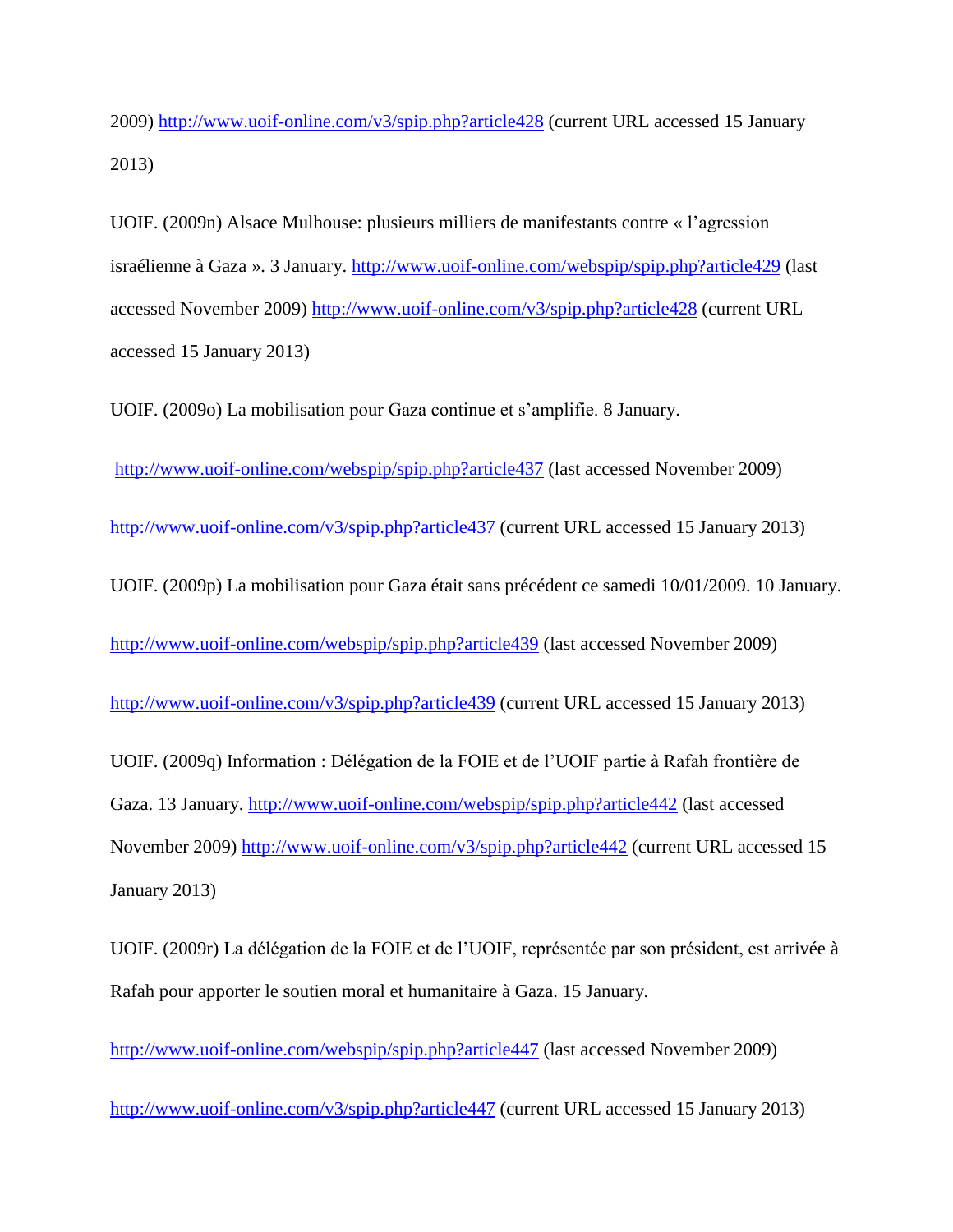UOIF. (2009s) La mobilisation pour Gaza continue : liste des manifestations et rassemblements prévus samedi 17 janvier. 17 January.

<http://www.uoif-online.com/webspip/spip.php?article451> (last accessed November 2009) <http://www.uoif-online.com/v3/spip.php?article451> (current URL accessed 15 January 2013) UOIF. (2009t) Conseil d'Administration (CA) extraordinaire sur la situation à Gaza. 20 January. <http://www.uoif-online.com/webspip/spip.php?article454> (last accessed November 2009) <http://www.uoif-online.com/v3/spip.php?article454> (current URL accessed 15 January 2013) UOIF. (2009u) Gaza: Manifestations en France, Manifestation nationale en France. 24 January. <http://www.uoif-online.com/webspip/spip.php?article459> (last accessed November 2009) <http://www.uoif-online.com/v3/spip.php?article459> (current URL accessed 15 January 2013)

UOIF. (2009v) La mobilisation pour Gaza continue pour que les crimes de guerres commis par Israël ne restent pas impunis. 24 January.

<http://www.uoif-online.com/webspip/spip.php?article460> (last accessed November 2009) <http://www.uoif-online.com/v3/spip.php?article460> (current URL accessed 15 January 2013) UOIF. (2009w) 33ème commémoration de la « Journée de la Terre »- Palestine. March. <http://www.uoif-online.com/webspip/spip.php?article488> (last accessed November 2009) <http://www.uoif-online.com/v3/spip.php?article488> (current URL accessed 15 January 2013) UOIF. (2009x) Pas d'amalgame. 5 January.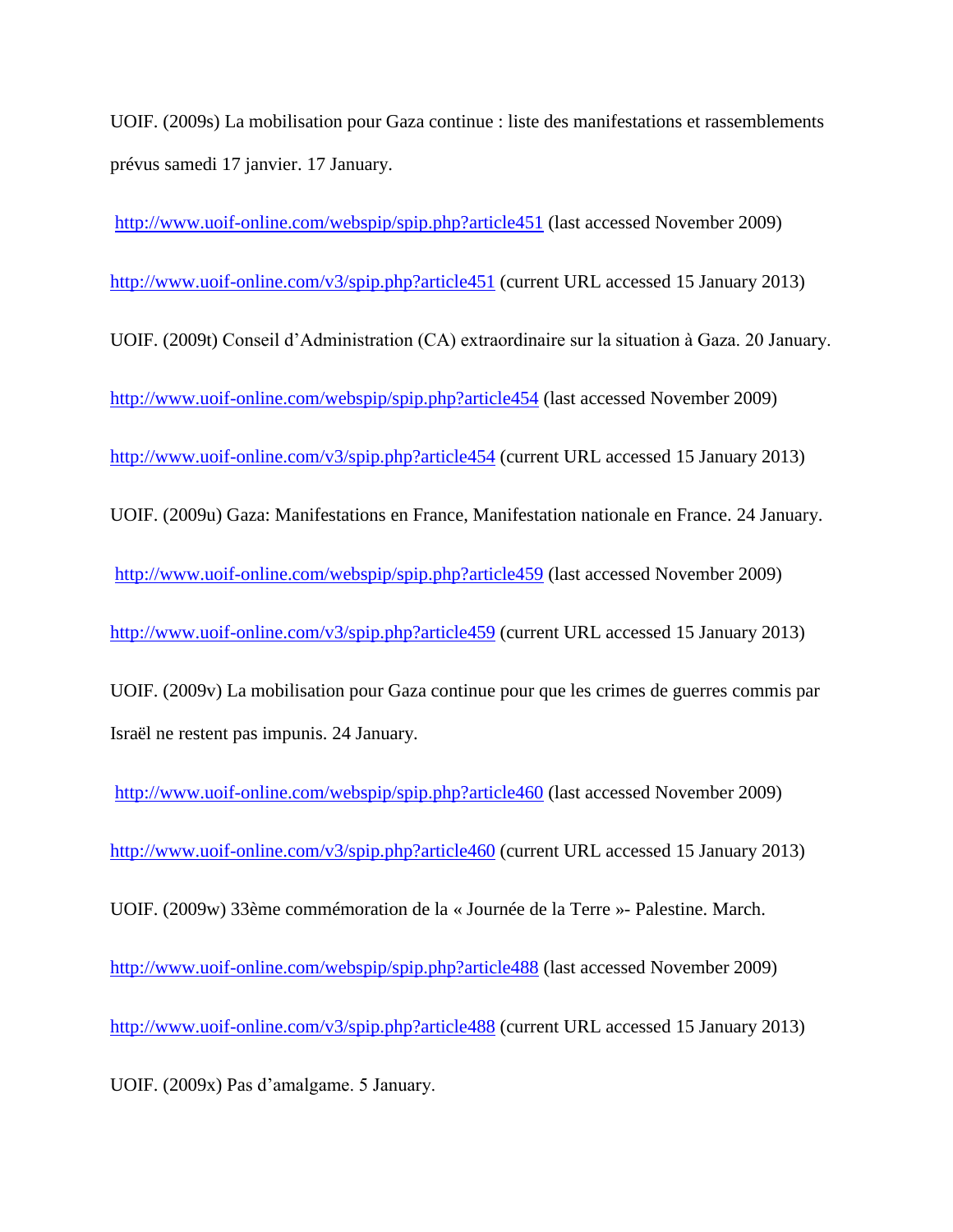<http://www.uoif-online.com/webspip/spip.php?article431> (last accessed November 2009) <http://www.uoif-online.com/v3/spip.php?article431> (current URL accessed 15 January 2013) UOIF. (2009y) Qui donc importe le conflit Israélo-palestinien en France ? 6 March. <http://www.uoif-online.com/webspip/spip.php?article480> (last accessed November 2009) <http://www.uoif-online.com/v3/spip.php?article480> (current URL accessed 15 January 2013) UOIF. (2009z) L'UOIF et la question palestinienne, Intervention de Fouad ALAOUI 1er Viceprésident de l'UOIF, lors de la 26ème Rencontre Annuelle des Musulmans de France. 11 April. <http://www.uoif-online.com/webspip/spip.php?article504> (last accessed November 2009) <http://www.uoif-online.com/v3/spip.php?article504> (current URL accessed 15 January 2013) USNC, Unites States National Intelligence Council. 2008*.* Global Trends 2025: A Transformed World. Washington DC.

[http://www.dni.gov/nic/PDF\\_2025/2025\\_Global\\_Trends\\_Final\\_Report.pdf](http://www.dni.gov/nic/PDF_2025/2025_Global_Trends_Final_Report.pdf)

Vaïsse, J. (2007) La France et ses Musulmans: une politique étrangère sous influence? Foreign Policy: French Edition 4 (April-May): 66-71.

Van Eeckhout, L. (2010) Un rapport consensuel sur les statistiques ethniques. Le Monde, 6 February.

Vidal D. (2004) Les pompiers pyromanes de l'antisémitisme. Le Monde diplomatique, 1 May.

Vidal, D. (2005) Combattre les racismes et leur manipulation. Revue internationale et stratégique 58 (2) : 171-178.